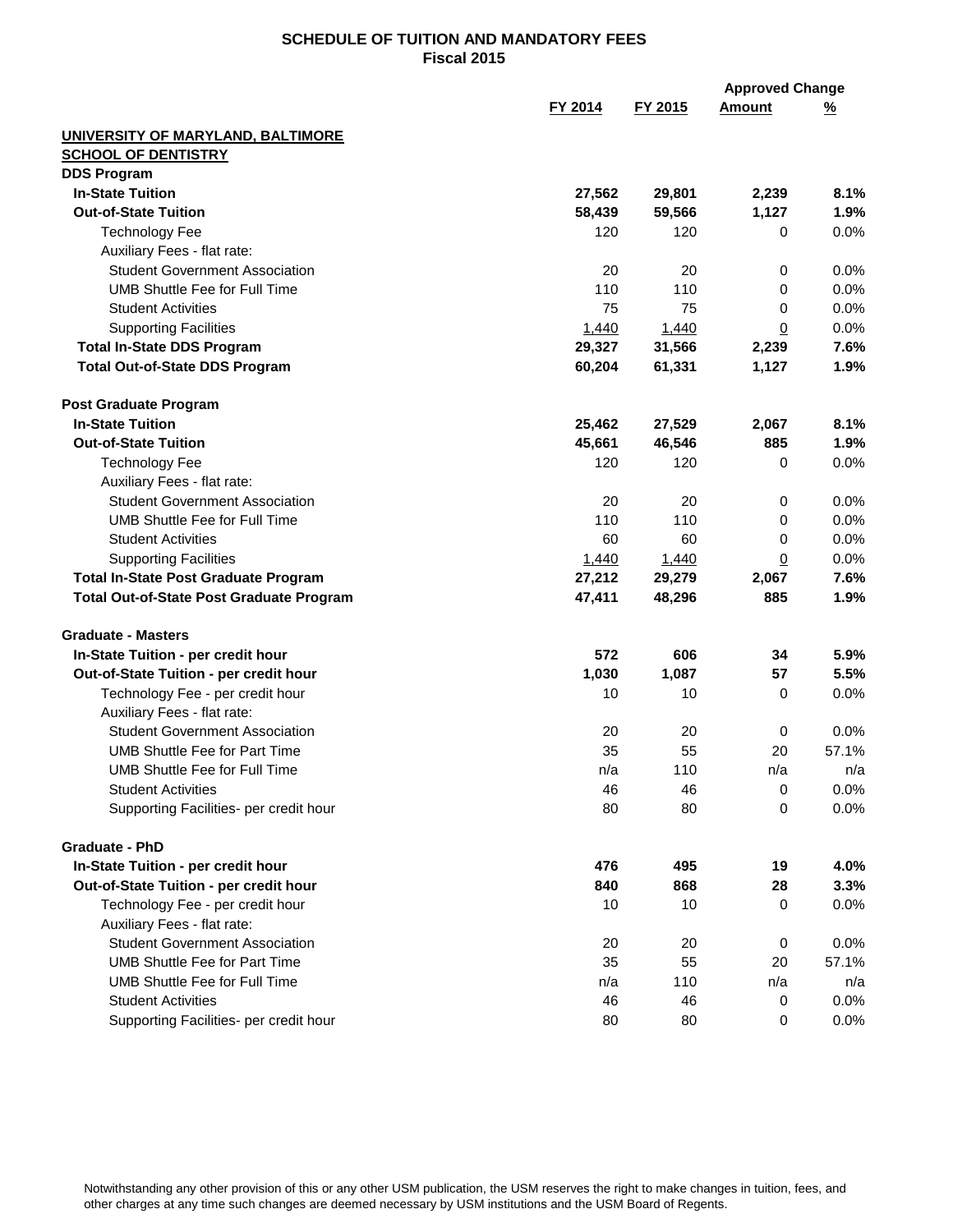|                                                        |         | <b>Approved Change</b> |               |          |
|--------------------------------------------------------|---------|------------------------|---------------|----------|
|                                                        | FY 2014 | FY 2015                | <b>Amount</b> | <u>%</u> |
| Dental Hygiene - Undergraduate                         |         |                        |               |          |
| <b>In-State Tuition</b>                                | 4,804   | 4,948                  | 144           | 3.0%     |
| <b>Out-of-State Tuition</b>                            | 22,993  | 24,143                 | 1,150         | 5.0%     |
| <b>Technology Fee</b>                                  | 120     | 120                    | 0             | 0.0%     |
| <b>Auxiliary Fees:</b>                                 |         |                        |               |          |
| <b>Student Government Association</b>                  | 20      | 20                     | 0             | 0.0%     |
| <b>UMB Shuttle Fee for Full Time</b>                   | 110     | 110                    | 0             | 0.0%     |
| <b>Student Activities</b>                              | 68      | 68                     | 0             | 0.0%     |
| <b>Supporting Facilities</b>                           | 1,440   | 1,440                  | 0             | 0.0%     |
| <b>Total In-State Dental Hygiene</b>                   | 6,562   | 6,706                  | 144           | 2.2%     |
| <b>Total Out-of-State Dental Hygiene</b>               | 24,751  | 25,901                 | 1,150         | 4.6%     |
| Dental Hygiene - Undergraduate                         |         |                        |               |          |
| In-State Tuition - per credit hour                     | 338     | 348                    | 10            | 3.0%     |
| Out-of-State Tuition - per credit hour                 | 725     | 768                    | 43            | 5.9%     |
| Technology Fee - per credit hour                       | 10      | 10                     | $\Omega$      | 0.0%     |
| Auxiliary Fees - flat rate:                            |         |                        |               |          |
| <b>Student Government Association</b>                  | 20      | 20                     | 0             | 0.0%     |
| <b>UMB Shuttle Fee for Part Time</b>                   | 35      | 55                     | 20            | 57.1%    |
| <b>UMB Shuttle Fee for Full Time</b>                   | n/a     | 110                    | n/a           | n/a      |
| <b>Student Activities</b>                              | 46      | 46                     | 0             | 0.0%     |
| Supporting Facilities- per credit hour                 | 80      | 80                     | 0             | 0.0%     |
| <b>SCHOOL OF LAW</b>                                   |         |                        |               |          |
| <b>JD FULL TIME PROGRAM</b>                            |         |                        |               |          |
| In-State Tuition (Base tuition 12 credits or more)     | 25,432  | 26,902                 | 1,470         | 5.8%     |
| Out-of-State Tuition (Base tuition 12 credits or more) | 37,514  | 39,709                 | 2,195         | 5.9%     |
| <b>Technology Fee</b>                                  | 120     | 120                    | 0             | 0.0%     |
| Auxiliary Fees - flat rate:                            |         |                        |               |          |
| <b>Student Government Association</b>                  | 20      | 20                     | 0             | $0.0\%$  |
| <b>UMB Shuttle Fee for Full Time</b>                   | 110     | 110                    | 0             | 0.0%     |
| <b>Student Activities</b>                              | 52      | 65                     | 13            | 25.0%    |
| <b>Supporting Facilities</b>                           | 1,440   | 1,440                  | 0             | 0.0%     |
| Total In-State JD Full Time - 12 credits or more       | 27,174  | 28,657                 | 1,483         | 5.5%     |
| Total Out-of-State JD Full Time - 12 credits or more   | 39,256  | 41,464                 | 2,208         | 5.6%     |
| JD PART TIME PROGRAM FLAT RATE                         |         |                        |               |          |
| In-State Tuition (Base tuition 9 to 11.99 credits)     | 19,062  | 20,261                 | 1,199         | 6.3%     |
| Out-of-State Tuition (Base tuition 9 to 11.99 credits) | 28,123  | 29,865                 | 1,742         | 6.2%     |
| <b>Technology Fee</b>                                  | 120     | 120                    | 0             | 0.0%     |
| <b>Auxiliary Fees:</b>                                 |         |                        |               |          |
| <b>Student Government Association</b>                  | 20      | 20                     | 0             | $0.0\%$  |
| UMB Shuttle Fee for Full Time                          | 110     | 110                    | 0             | 0.0%     |
| <b>Student Activities</b>                              | 39      | 49                     | 10            | 25.6%    |
| <b>Supporting Facilities</b>                           | 1,440   | 1,440                  | 0             | 0.0%     |
| Total In-State JD part Time 9 to 11.99 credits         | 20,791  | 22,000                 | 1,209         | 5.8%     |
| Total Out-of-State JD part Time 9 to 11.99 credits     | 29,852  | 31,604                 | 1,752         | 5.9%     |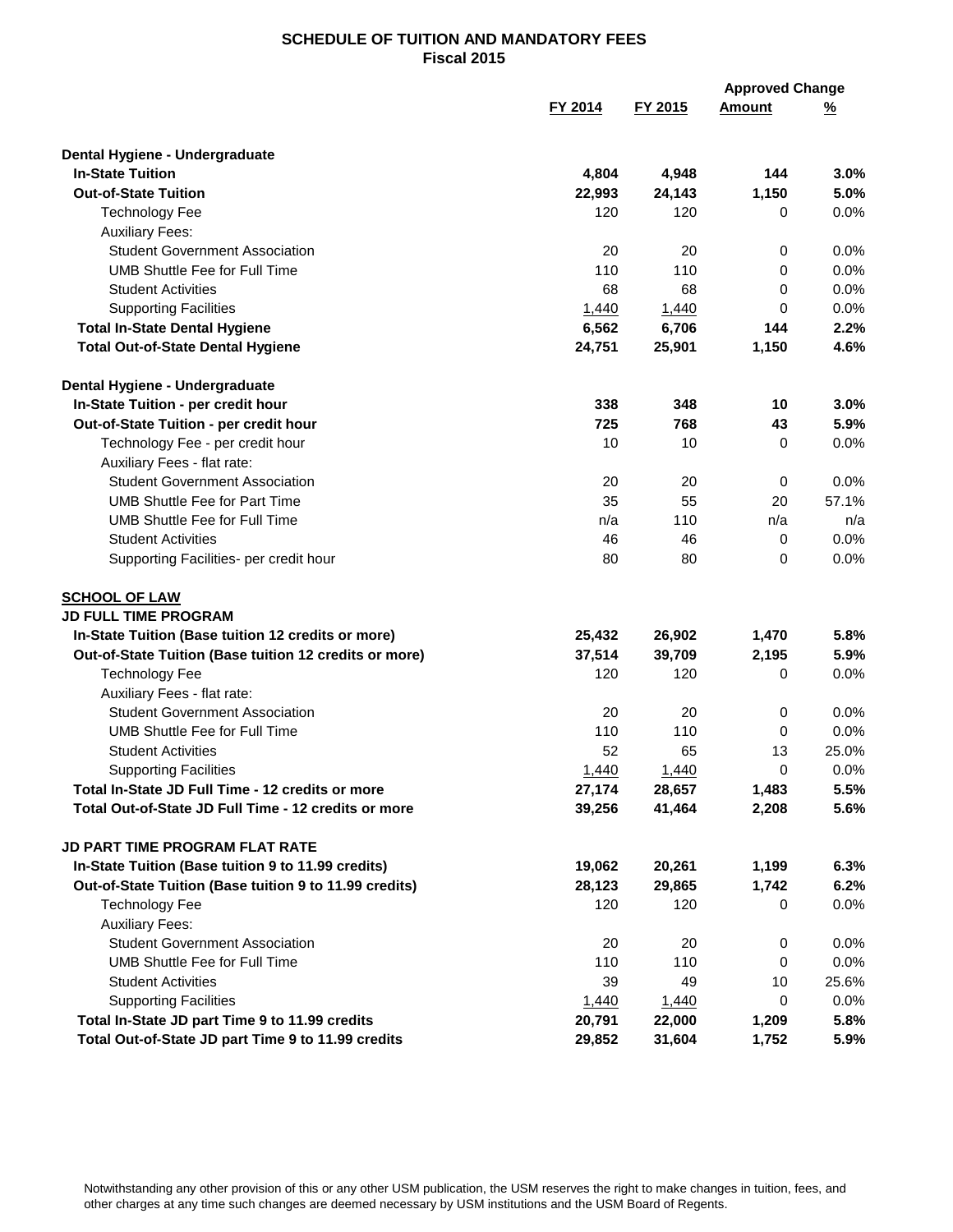|                                                                      |                 |                 | <b>Approved Change</b> |               |
|----------------------------------------------------------------------|-----------------|-----------------|------------------------|---------------|
|                                                                      | FY 2014         | FY 2015         | <b>Amount</b>          | <u>%</u>      |
| JD PROGRAM per CREDIT HOUR                                           |                 |                 |                        |               |
| In-State Tuition - per credit hour less than 9 credits               | 1,099           | 1,167           | 68                     | 6.2%          |
| Out-of-State Tuition - per credit hour less than 9 credits           | 1,603           | 1,702           | 99                     | 6.2%          |
| <b>Technology Fee</b>                                                | 10              | 10              | 0                      | 0.0%          |
| <b>Auxiliary Fees:</b>                                               |                 |                 |                        |               |
| <b>Student Government Association</b>                                | 20              | 20              | 0                      | 0.0%          |
| <b>UMB Shuttle Fee for Part Time</b>                                 | 35              | 55              | 20                     | 57.1%         |
| <b>Student Activities</b>                                            | 39              | 49              | 10                     | 25.6%         |
| <b>Supporting Facilities</b>                                         | 80              | 80              | $\mathbf 0$            | 0.0%          |
| <b>LL.M. FULL TIME PROGRAM</b>                                       |                 |                 |                        |               |
| In-State Tuition (base tuition 12-14 credits (>14 NA))*              | 25,432          | 24,328          | $-1,104$               | $-4.3%$       |
|                                                                      | 37,514          |                 |                        | $-35.1%$      |
| Out-of-State Tuition (base tuition 12-14 credits (>14 NA))*          | 120             | 24,328<br>120   | $-13,186$              |               |
| <b>Technology Fee</b>                                                |                 |                 | 0                      | 0.0%          |
| Auxiliary Fees - flat rate:<br><b>Student Government Association</b> | 20              | 20              | 0                      | 0.0%          |
| <b>UMB Shuttle Fee for Full Time</b>                                 | 110             | 110             |                        |               |
| <b>Student Activities</b>                                            | 52              | 65              | 0<br>13                | 0.0%<br>25.0% |
| <b>Supporting Facilities</b>                                         |                 |                 | 0                      | 0.0%          |
| Total In-State LL.M. Full Time - 12 credits or more                  | 1,440<br>27,174 | 1,440<br>26,083 | $-1,091$               | $-4.0%$       |
| Total Out-of-State LL.M. Full Time - 12 credits or more              |                 |                 | $-13,173$              | $-33.6%$      |
|                                                                      | 39,256          | 26,083          |                        |               |
| LL.M. PROGRAM PER CREDIT HOUR**                                      |                 |                 |                        |               |
| In-State Tuition - per credit hour less than 12 credits              | n/a             | 958             | n/a                    | n/a           |
| Out-of-State Tuition - per credit hour less than 12 credits          | n/a             | 958             | n/a                    | n/a           |
| Technology Fee - per credit hour                                     | n/a             | 10              | n/a                    | n/a           |
| Auxiliary Fees - flat rate:                                          |                 |                 |                        |               |
| <b>Student Government Association</b>                                | n/a             | 20              | n/a                    | n/a           |
| <b>UMB Shuttle Fee for Part Time</b>                                 | n/a             | 55              | n/a                    | n/a           |
| <b>Student Activities</b>                                            | n/a             | 49              | n/a                    | n/a           |
| Supporting Facilities- per credit hour                               | n/a             | 80              | n/a                    | n/a           |
| *Market rate adjustment                                              |                 |                 |                        |               |
| **New rate in FY 2015                                                |                 |                 |                        |               |
| <b>SCHOOL OF MEDICINE</b>                                            |                 |                 |                        |               |
| <b>MD Program</b>                                                    |                 |                 |                        |               |
| <b>In-State Tuition</b>                                              | 29,584          | 31,062          | 1,478                  | 5.0%          |
| <b>Out-of-State Tuition</b>                                          | 54,415          | 57,134          | 2,719                  | 5.0%          |
| <b>Technology Fee</b>                                                | 120             | 120             | 0                      | 0.0%          |
| Auxiliary Fee - flat rate:                                           |                 |                 |                        |               |
| <b>Student Government Association</b>                                | 20              | 20              | 0                      | 0.0%          |
| <b>UMB Shuttle Fee for Full Time</b>                                 | 110             | 110             | 0                      | 0.0%          |
| <b>Student Activities</b>                                            | 81              | 83              | $\overline{2}$         | 2.5%          |
| <b>Supporting Facilities</b>                                         | 1,440           | 1,440           | 0                      | 0.0%          |
| <b>Total In-State MD Program</b>                                     | 31,355          | 32,835          | 1,480                  | 4.7%          |
| <b>Total Out-of-State MD Program</b>                                 | 56,186          | 58,907          | 2,721                  | 4.8%          |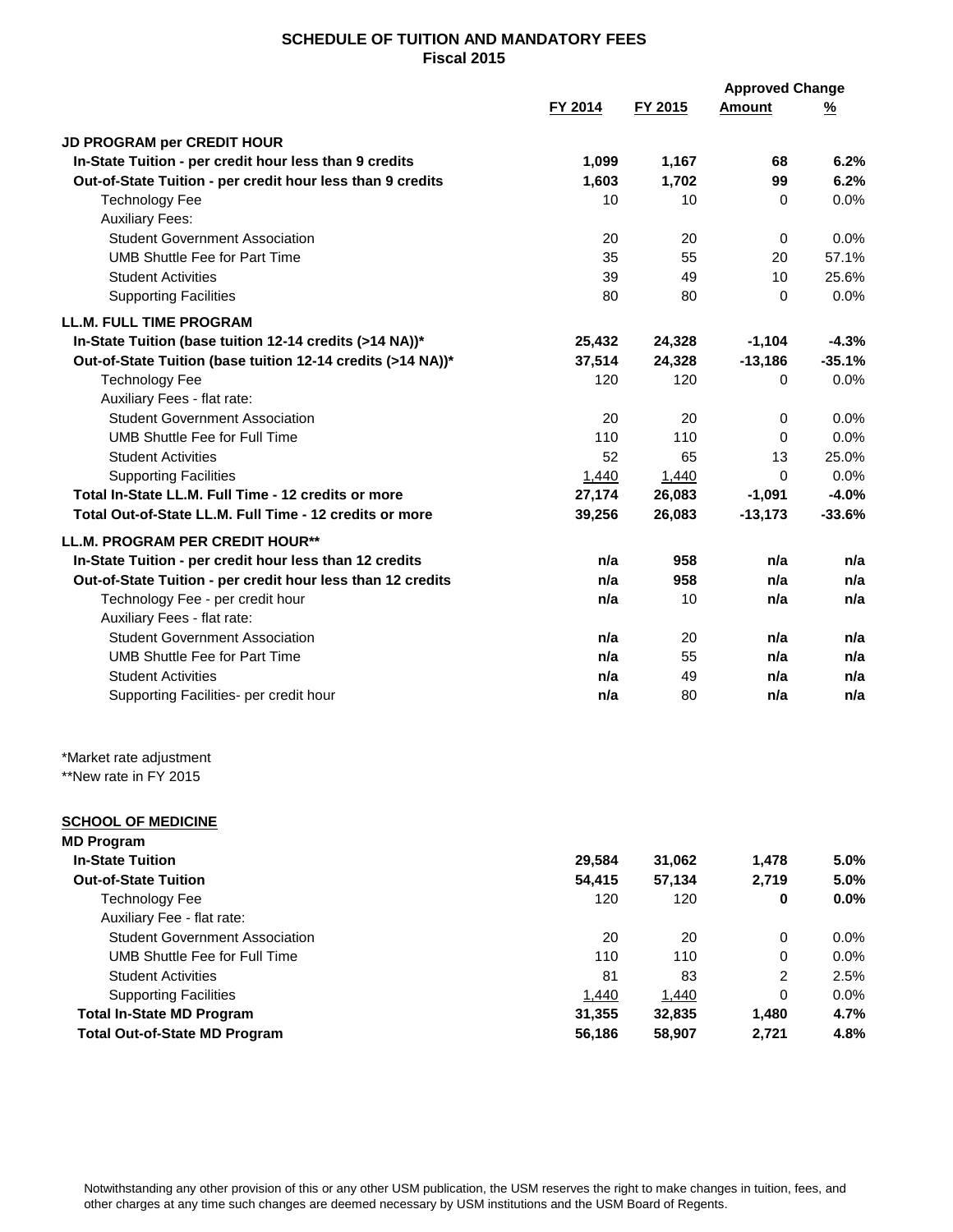|                                                             |         |         | <b>Approved Change</b> |          |
|-------------------------------------------------------------|---------|---------|------------------------|----------|
|                                                             | FY 2014 | FY 2015 | <b>Amount</b>          | <u>%</u> |
| <b>Medicine Graduate - Masters</b>                          |         |         |                        |          |
| In-State Tuition - per credit hour                          | 572     | 606     | 34                     | 5.9%     |
| Out-of-State Tuition - per credit hour                      | 1,030   | 1,087   | 57                     | 5.5%     |
| Technology Fee - per credit hour                            | 10      | 10      | 0                      | 0.0%     |
| Auxiliary Fees - flat rate:                                 |         |         |                        |          |
| <b>Student Government Association</b>                       | 20      | 20      | 0                      | 0.0%     |
| <b>UMB Shuttle Fee for Part Time</b>                        | 35      | 55      | 20                     | 57.1%    |
| UMB Shuttle Fee for Full Time                               | n/a     | 110     | n/a                    | n/a      |
| <b>Student Activities</b>                                   | 46      | 46      | 0                      | 0.0%     |
| Supporting Facilities- per credit hour                      | 80      | 80      | 0                      | 0.0%     |
|                                                             |         |         |                        |          |
| <b>Graduate - PhD</b>                                       |         |         |                        |          |
| In-State Tuition - per credit hour                          | 476     | 495     | 19                     | 4.0%     |
| Out-of-State Tuition - per credit hour                      | 840     | 868     | 28                     | 3.3%     |
| Technology Fee - per credit hour                            | 10      | 10      | 0                      | 0.0%     |
| Auxiliary Fees - flat rate:                                 |         |         |                        |          |
| <b>Student Government Association</b>                       | 20      | 20      | 0                      | 0.0%     |
| <b>UMB Shuttle Fee for Part Time</b>                        | 35      | 55      | 20                     | 57.1%    |
| <b>UMB Shuttle Fee for Full Time</b>                        | n/a     | 110     | n/a                    | n/a      |
| <b>Student Activities</b>                                   | 46      | 46      | 0                      | 0.0%     |
| Supporting Facilities- per credit hour                      | 80      | 80      | 0                      | 0.0%     |
| <b>Master's Genetic Counseling</b>                          |         |         |                        |          |
| <b>In-State Tuition</b>                                     | 14,882  | 15,624  | 742                    | 5.0%     |
| <b>Out-of-State Tuition</b>                                 | 24,689  | 25,922  | 1,233                  | 5.0%     |
| <b>Technology Fee</b>                                       | 120     | 120     | $\mathbf 0$            | 0.0%     |
| Auxiliary Fees - flat rate:                                 |         |         |                        |          |
| <b>Student Government Association</b>                       | 20      | 20      | 0                      | 0.0%     |
| <b>UMB Shuttle Fee for Full Time</b>                        | 110     | 110     | 0                      | 0.0%     |
| Student Activities                                          | 57      | 59      | 2                      | 3.5%     |
| <b>Supporting Facilities</b>                                | 1,440   | 1,440   | 0                      | 0.0%     |
| <b>Total In-State Genetic Counseling</b>                    | 16,629  | 17,373  | 744                    | 4.5%     |
| <b>Total Out-of-State Genetic Counseling</b>                | 26,436  | 27,671  | 1,235                  | 4.7%     |
| Medical & Research Technology - Undergraduate               |         |         |                        |          |
| <b>In-State Tuition</b>                                     | 7,002   | 7,211   | 209                    | 3.0%     |
| <b>Out-of-State Tuition</b>                                 | 20,210  | 21,222  | 1,012                  | 5.0%     |
| <b>Technology Fee</b>                                       | 120     | 120     | 0                      | 0.0%     |
| Auxiliary Fees - flat rate:                                 |         |         |                        |          |
| <b>Student Government Association</b>                       | 20      | 20      | 0                      | $0.0\%$  |
| <b>UMB Shuttle Fee for Full Time</b>                        | 110     | 110     | 0                      | 0.0%     |
| <b>Student Activities</b>                                   | 50      | 51      | 1                      | 2.0%     |
| <b>Supporting Facilities</b>                                | 1,440   | 1,440   | 0                      | $0.0\%$  |
| <b>Total In-State Medical &amp; Research Technology</b>     | 8,742   | 8,952   | 210                    | 2.4%     |
| <b>Total Out-of-State Medical &amp; Research Technology</b> | 21,950  | 22,963  | 1,013                  | 4.6%     |
| Medical & Research Technology - Post Baccalaureate          |         |         |                        |          |
| <b>In-State Tuition</b>                                     | 11,332  | 11,897  | 565                    | 5.0%     |
| <b>Out-of-State Tuition</b>                                 | 23,299  | 24,462  | 1,163                  | 5.0%     |
| <b>Technology Fee</b>                                       | 120     | 120     | 0                      | $0.0\%$  |
| Auxiliary Fees - flat rate:                                 |         |         |                        |          |
| <b>Student Government Association</b>                       | 20      | 20      | 0                      | $0.0\%$  |
| Transportation                                              | 110     | 110     | 0                      | $0.0\%$  |
| <b>Student Activities</b>                                   | 50      | 51      | 1                      | 2.0%     |
| <b>Supporting Facilities</b>                                | 1,440   | 1,440   | 0                      | 0.0%     |
| <b>Total In-State Medical &amp; Research Technology</b>     | 13,072  | 13,638  | 566                    | 4.3%     |
| <b>Total Out-of-State Medical &amp; Research Technology</b> | 25,039  | 26,203  | 1,164                  | 4.6%     |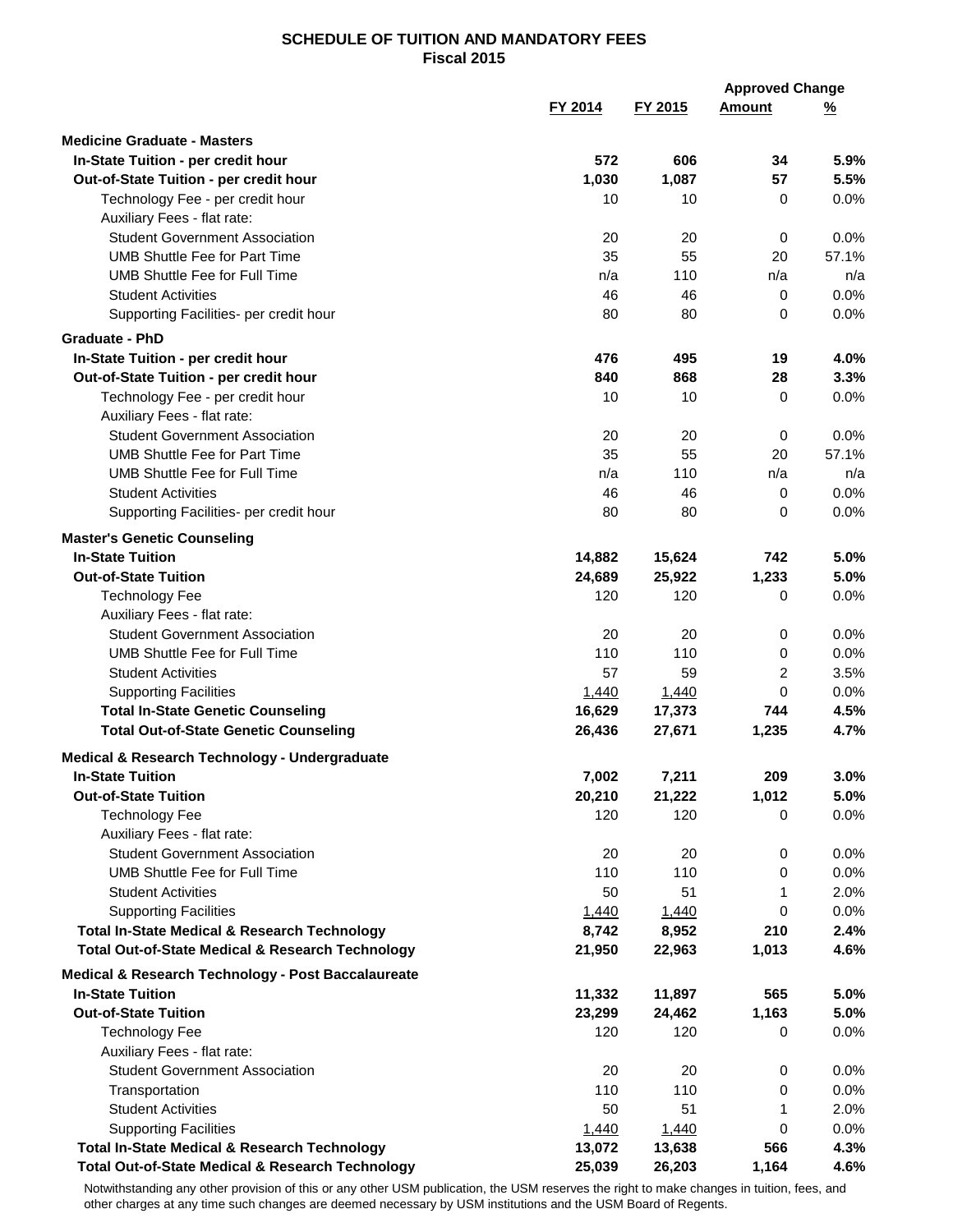|                                                        |         |         | <b>Approved Change</b> |          |  |
|--------------------------------------------------------|---------|---------|------------------------|----------|--|
|                                                        | FY 2014 | FY 2015 | <b>Amount</b>          | <u>%</u> |  |
| Medical Research Technology - Undergraduate            |         |         |                        |          |  |
| In-State Tuition - per credit hour                     | 338     | 348     | 10                     | 3.0%     |  |
| Out-of-State Tuition - per credit hour                 | 725     | 768     | 43                     | 5.9%     |  |
| Technology Fee - per credit hour                       | 10      | 10      | 0                      | 0.0%     |  |
| Auxiliary Fees - flat rate:                            |         |         |                        |          |  |
| <b>Student Government Association</b>                  | 20      | 20      | 0                      | 0.0%     |  |
| <b>UMB Shuttle Fee for Part Time</b>                   | 35      | 55      | 20                     | 57.1%    |  |
| <b>UMB Shuttle Fee for Full Time</b>                   | n/a     | 110     | n/a                    | n/a      |  |
| <b>Student Activities</b>                              | 50      | 51      | $\mathbf{1}$           | 2.0%     |  |
| Supporting Facilities- per credit hour                 | 80      | 80      | 0                      | 0.0%     |  |
| Medical & Research Technology - Graduate               |         |         |                        |          |  |
| In-State Tuition - per credit hour                     | 580     | 620     | 40                     | 6.9%     |  |
| Out-of-State Tuition - per credit hour                 | 1,025   | 1,087   | 62                     | 6.0%     |  |
| Technology Fee - per credit hour                       | 10      | 10      | 0                      | 0.0%     |  |
| Auxiliary Fees - flat rate:                            |         |         |                        |          |  |
| <b>Student Government Association</b>                  | 20      | 20      | 0                      | 0.0%     |  |
| <b>UMB Shuttle Fee for Part Time</b>                   | 35      | 55      | 20                     | 57.1%    |  |
| <b>UMB Shuttle Fee for Full Time</b>                   | n/a     | 110     | n/a                    | n/a      |  |
| <b>Student Activities</b>                              | 50      | 51      | 1                      | 2.0%     |  |
| Supporting Facilities- per credit hour                 | 80      | 80      | 0                      | 0.0%     |  |
| Physical Therapy - Doctorate (All PT Students)         |         |         |                        |          |  |
| In-State Tuition - per credit hour                     | 517     | 549     | 32                     | 6.2%     |  |
| Out-of-State Tuition - per credit hour                 | 899     | 950     | 51                     | 5.7%     |  |
| Technology Fee - per credit hour                       | 10      | 10      | 0                      | 0.0%     |  |
| Auxiliary Fees - flat rate:                            |         |         |                        |          |  |
| <b>Student Government Association</b>                  | 20      | 20      | 0                      | 0.0%     |  |
| <b>UMB Shuttle Fee for Part Time</b>                   | 35      | 55      | 20                     | 57.1%    |  |
| <b>UMB Shuttle Fee for Full Time</b>                   | n/a     | 110     | n/a                    | n/a      |  |
| <b>Student Activities</b>                              | 50      | 51      | 1                      | 2.0%     |  |
| Supporting Facilities- per credit hour                 | 80      | 80      | 0                      | 0.0%     |  |
| <b>SCHOOL OF PUBLIC HEALTH</b>                         |         |         |                        |          |  |
| <b>Master's in Public Health</b>                       |         |         |                        |          |  |
| In-State Tuition - per credit hour                     | 671     | 711     | 40                     | 6.0%     |  |
| Current student Out-of-State Tuition - per credit hour | 1,033   | 1,091   | 58                     | 5.6%     |  |
| New Student Out-of-State Tuition - per credit hour     | 1,188   | 1,254   | 66                     | 5.6%     |  |
| Technology Fee - per credit hour                       | 10      | 10      | 0                      | 0.0%     |  |
| Auxiliary Fees - flat rate:                            |         |         |                        |          |  |
| <b>Student Government Association</b>                  | 20      | 20      | 0                      | $0.0\%$  |  |
| <b>UMB Shuttle Fee for Part Time</b>                   | 35      | 55      | 20                     | 57.1%    |  |
| <b>UMB Shuttle Fee for Full Time</b>                   | n/a     | 110     | n/a                    | n/a      |  |
| <b>Student Activities</b>                              | 46      | 47      | 1                      | 2.2%     |  |
| Supporting Facilities- per credit hour                 | 80      | 80      | 0                      | 0.0%     |  |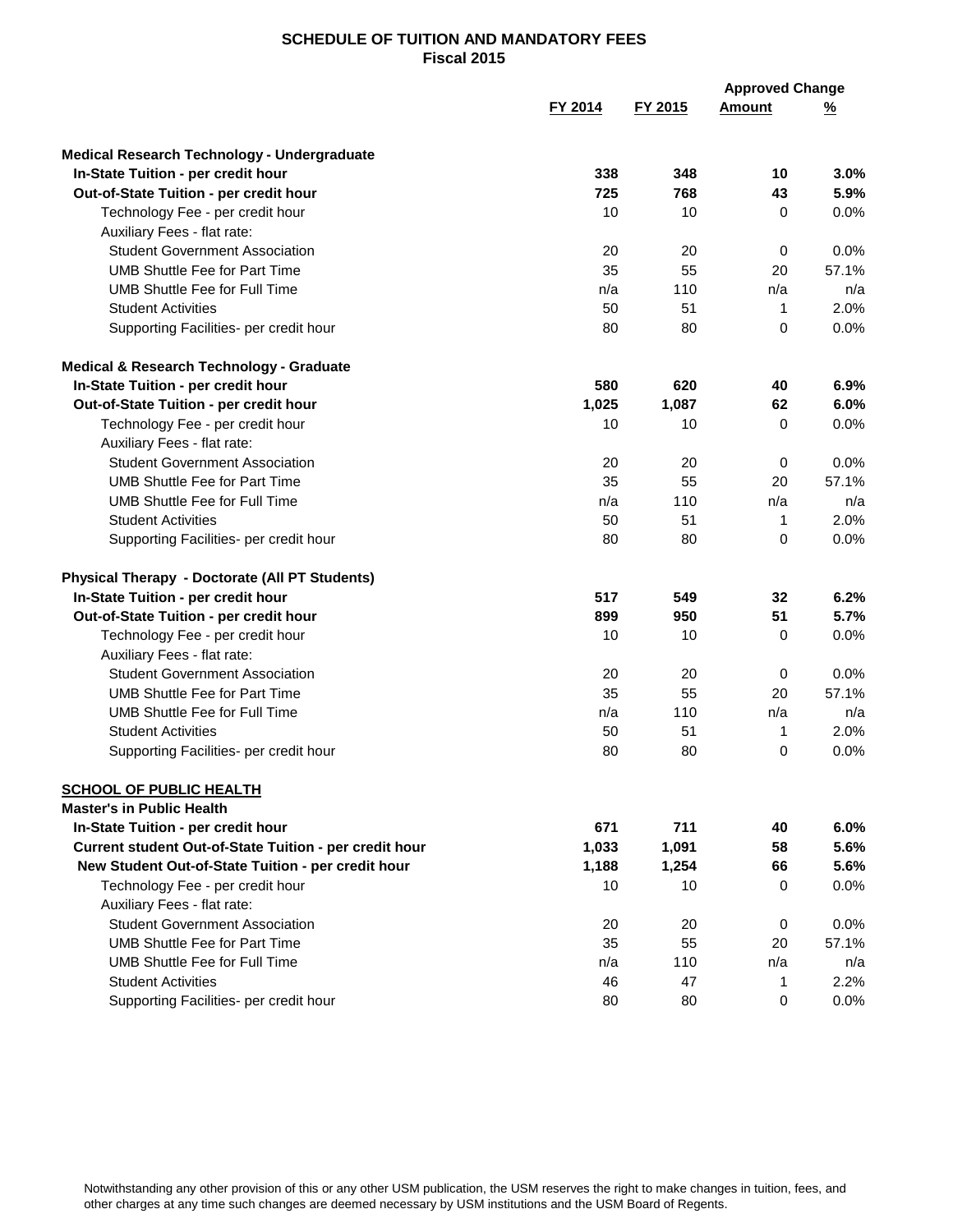|                                             |                 |         | <b>Approved Change</b> |          |
|---------------------------------------------|-----------------|---------|------------------------|----------|
|                                             | FY 2014         | FY 2015 | <b>Amount</b>          | <u>%</u> |
| <b>SCHOOL OF NURSING</b>                    |                 |         |                        |          |
| Undergraduate                               |                 |         |                        |          |
| <b>In-State Tuition</b>                     | 7,698           | 7,930   | 232                    | 3.0%     |
| <b>Out-of-State Tuition</b>                 | 28,071          | 29,460  | 1,389                  | 4.9%     |
| <b>Technology Fee</b>                       | 120             | 120     | 0                      | 0.0%     |
| Auxiliary Fees - flat rate:                 |                 |         |                        |          |
| <b>Student Government Association</b>       | 20              | 20      | 0                      | 0.0%     |
| <b>UMB Shuttle Fee for Full Time</b>        | 110             | 110     | 0                      | 0.0%     |
| <b>Student Activities</b>                   | 60              | 60      | 0                      | 0.0%     |
| <b>Supporting Facilities</b>                | 1,440           | 1,440   | $\Omega$               | 0.0%     |
| <b>Total In-State School of Nursing</b>     | 9,448           | 9,680   | 232                    | 2.5%     |
| <b>Total Out-of-State School of Nursing</b> | 29,821          | 31,210  | 1,389                  | 4.7%     |
| Undergraduate                               |                 |         |                        |          |
| In-State Tuition - per credit hour          | 338             | 348     | 10                     | 3.0%     |
| Out-of-State Tuition - per credit hour      | 725             | 768     | 43                     | 5.9%     |
| Technology Fee - per credit hour            | 10              | 10      | $\Omega$               | 0.0%     |
| Auxiliary Fees - flat rate:                 |                 |         |                        |          |
| <b>Student Government Association</b>       | 20              | 20      | 0                      | 0.0%     |
| <b>UMB Shuttle Fee for Part Time</b>        | 35              | 55      | 20                     | 57.1%    |
| <b>UMB Shuttle Fee for Full Time</b>        | n/a             | 110     | n/a                    | n/a      |
| <b>Student Activities</b>                   | 60              | 60      | 0                      | 0.0%     |
| Supporting Facilities- per credit hour      | 80              | 80      | $\Omega$               | 0.0%     |
| <b>Graduate - Masters CNL</b>               |                 |         |                        |          |
| In-State Tuition - per credit hour          | 561             | 595     | 34                     | 6.1%     |
| Out-of-State Tuition - per credit hour      | 1,085           | 1,146   | 61                     | 5.6%     |
| Technology Fee - per credit hour            | 10              | 10      | 0                      | 0.0%     |
| Auxiliary Fees - flat rate:                 |                 |         |                        |          |
| <b>Student Government Association</b>       | 20              | 20      | 0                      | 0.0%     |
| <b>UMB Shuttle Fee for Part Time</b>        | 35              | 55      | 20                     | 57.1%    |
| <b>UMB Shuttle Fee for Full Time</b>        | n/a             | 110     | n/a                    | n/a      |
| <b>Student Activities</b>                   | 50              | 50      | 0                      | 0.0%     |
| Supporting Facilities- per credit hour      | 80              | 80      | 0                      | 0.0%     |
| <b>Graduate - Masters Other</b>             |                 |         |                        |          |
| In-State Tuition - per credit hour          | 604             | 641     | 37                     | 6.1%     |
| Out-of-State Tuition - per credit hour      | 1,116           | 1,178   | 62                     | 5.6%     |
| Technology Fee - per credit hour            | 10 <sup>1</sup> | 10      | 0                      | 0.0%     |
| Auxiliary Fees - flat rate:                 |                 |         |                        |          |
| <b>Student Government Association</b>       | 20              | 20      | 0                      | 0.0%     |
| <b>UMB Shuttle Fee for Part Time</b>        | 35              | 55      | 20                     | 57.1%    |
| <b>UMB Shuttle Fee for Full Time</b>        | n/a             | 110     | n/a                    | n/a      |
| <b>Student Activities</b>                   | 50              | 50      | 0                      | 0.0%     |
| Supporting Facilities- per credit hour      | 80              | 80      | 0                      | 0.0%     |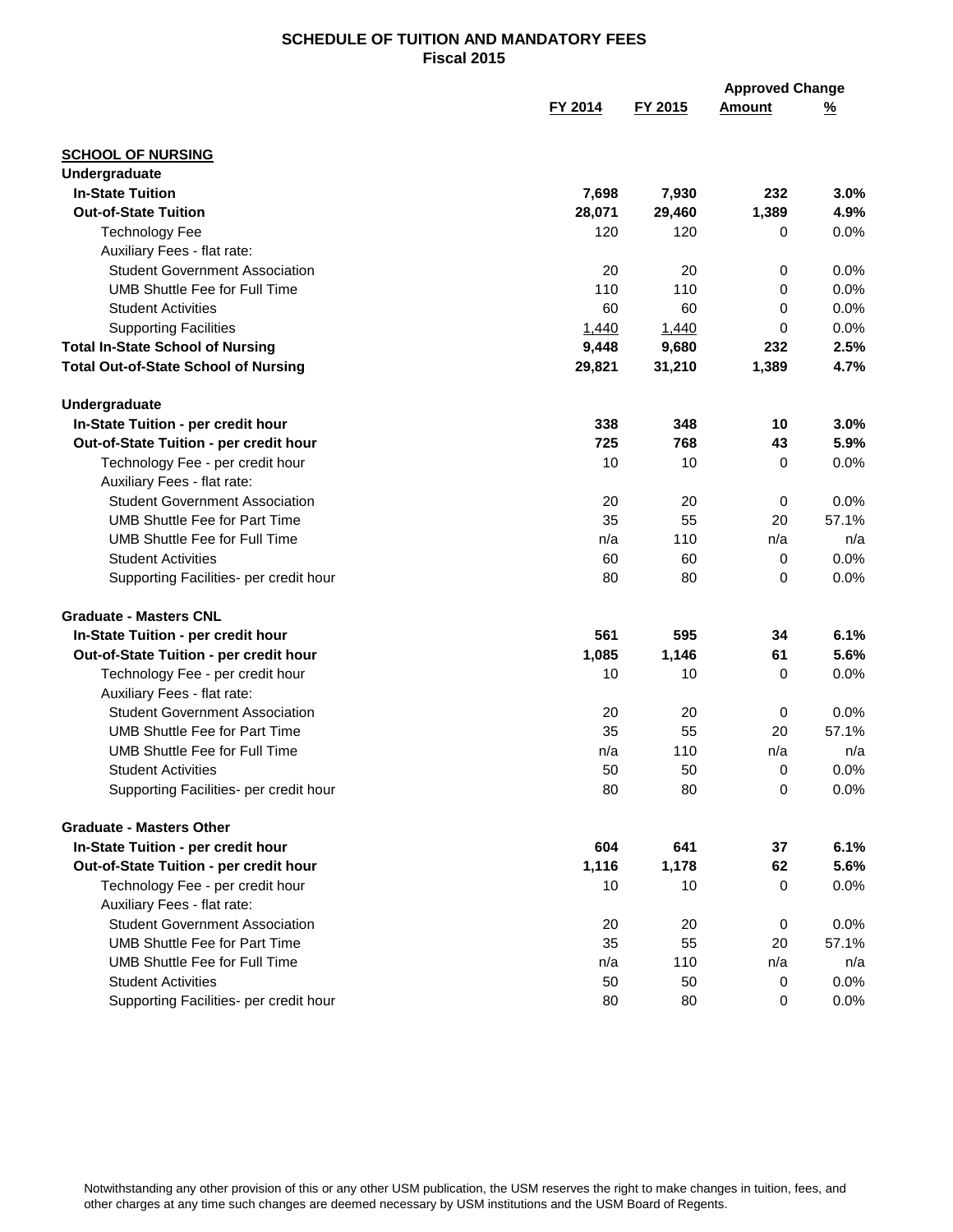|                                                 |         |         | <b>Approved Change</b> |          |
|-------------------------------------------------|---------|---------|------------------------|----------|
|                                                 | FY 2014 | FY 2015 | <b>Amount</b>          | <u>%</u> |
| <b>Graduate - PhD</b>                           |         |         |                        |          |
| In-State Tuition - per credit hour              | 624     | 662     | 38                     | 6.1%     |
| Out-of-State Tuition - per credit hour          | 1,116   | 1,178   | 62                     | 5.6%     |
| Technology Fee - per credit hour                | 10      | 10      | 0                      | 0.0%     |
| Auxiliary Fees - flat rate:                     |         |         |                        |          |
| <b>Student Government Association</b>           | 20      | 20      | 0                      | 0.0%     |
| <b>UMB Shuttle Fee for Part Time</b>            | 35      | 55      | 20                     | 57.1%    |
| <b>UMB Shuttle Fee for Full Time</b>            | n/a     | 110     | n/a                    | n/a      |
| <b>Student Activities</b>                       | 50      | 50      | 0                      | 0.0%     |
| Supporting Facilities- per credit hour          | 80      | 80      | 0                      | 0.0%     |
| <b>Nursing DNP</b>                              |         |         |                        |          |
| In-State Tuition - per credit hour              | 624     | 662     | 38                     | 6.1%     |
| Out-of-State Tuition - per credit hour          | 1,116   | 1,178   | 62                     | 5.6%     |
| Technology Fee - per credit hour                | 10      | 10      | 0                      | 0.0%     |
| Auxiliary Fees - flat rate:                     |         |         |                        |          |
| <b>Student Government Association</b>           | 20      | 20      | 0                      | 0.0%     |
| <b>UMB Shuttle Fee for Part Time</b>            | 35      | 55      | 20                     | 57.1%    |
| <b>UMB Shuttle Fee for Full Time</b>            | n/a     | 110     | n/a                    | n/a      |
| <b>Student Activities</b>                       | 50      | 50      | 0                      | 0.0%     |
| Supporting Facilities- per credit hour          | 80      | 80      | 0                      | 0.0%     |
| <b>SCHOOL OF PHARMACY</b>                       |         |         |                        |          |
| <b>Pharmacy D Program</b>                       |         |         |                        |          |
| <b>In-State Tuition</b>                         | 19,589  | 20,757  | 1,168                  | 6.0%     |
| <b>Out-of-State Tuition</b>                     | 35,397  | 36,817  | 1,420                  | 4.0%     |
| <b>Technology Fee</b>                           | 120     | 120     | 0                      | 0.0%     |
| Auxiliary Fees - flat rate:                     |         |         |                        |          |
| <b>Student Government Association</b>           | 20      | 20      | 0                      | 0.0%     |
| <b>UMB Shuttle Fee for Full Time</b>            | 110     | 110     | 0                      | 0.0%     |
| <b>Student Activities</b>                       | 67      | 67      | 0                      | 0.0%     |
| <b>Supporting Facilities</b>                    | 1,440   | 1,440   | 0                      | 0.0%     |
| <b>Total In-State School of Pharm D Program</b> | 21,346  | 22,514  | 1,168                  | 5.5%     |
| Total Out-of-State School of Pharm D Program    | 37,154  | 38,574  | 1,420                  | 3.8%     |
| <b>Graduate - Masters</b>                       |         |         |                        |          |
| In-State Tuition - per credit hour              | 572     | 606     | 34                     | 5.9%     |
| Out-of-State Tuition - per credit hour          | 1,030   | 1,087   | 57                     | 5.5%     |
| Technology Fee - per credit hour                | 10      | 10      | 0                      | 0.0%     |
| Auxiliary Fees - flat rate:                     |         |         |                        |          |
| <b>Student Government Association</b>           | 20      | 20      | 0                      | 0.0%     |
| <b>UMB Shuttle Fee for Part Time</b>            | 35      | 55      | 20                     | 57.1%    |
| UMB Shuttle Fee for Full Time                   | n/a     | 110     | n/a                    | n/a      |
| <b>Student Activities</b>                       | 46      | 46      | 0                      | 0.0%     |
| Supporting Facilities- per credit hour          | 80      | 80      | 0                      | 0.0%     |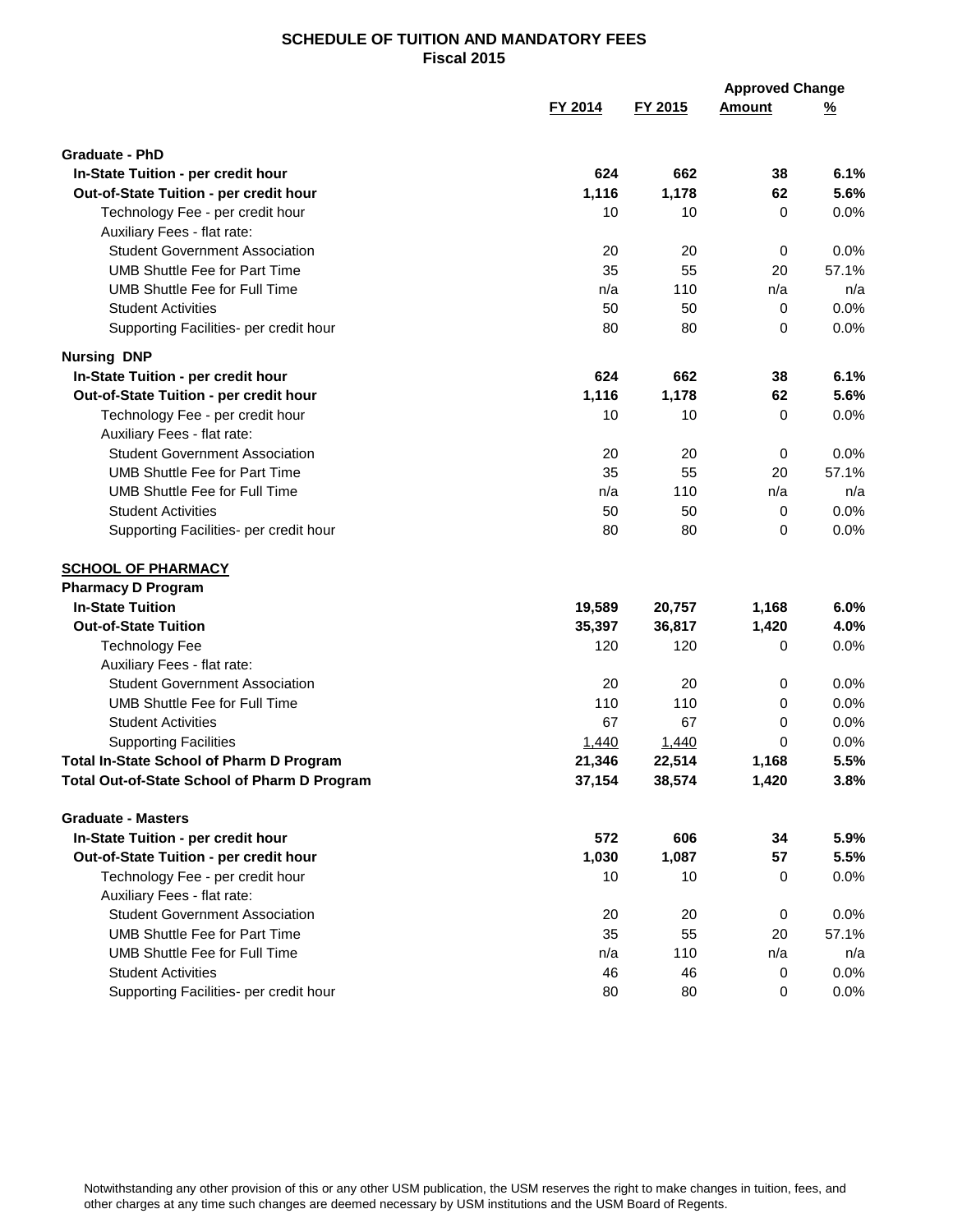|                                                                             |                  |                  | <b>Approved Change</b> |              |
|-----------------------------------------------------------------------------|------------------|------------------|------------------------|--------------|
|                                                                             | FY 2014          | FY 2015          | <b>Amount</b>          | <u>%</u>     |
| <b>Graduate - PhD</b>                                                       |                  |                  |                        |              |
| In-State Tuition - per credit hour                                          | 476              | 495              | 19                     | 4.0%         |
| Out-of-State Tuition - per credit hour                                      | 840              | 868              | 28                     | 3.3%         |
| Technology Fee - per credit hour                                            | 10               | 10               | 0                      | 0.0%         |
| Auxiliary Fees - flat rate:                                                 |                  |                  |                        |              |
| <b>Student Government Association</b>                                       | 20               | 20               | 0                      | 0.0%         |
| <b>UMB Shuttle Fee for Part Time</b>                                        | 35               | 55               | 20                     | 57.1%        |
| <b>UMB Shuttle Fee for Full Time</b>                                        | n/a              | 110              | n/a                    | n/a          |
| <b>Student Activities</b>                                                   | 46               | 46               | 0                      | 0.0%         |
| Supporting Facilities- per credit hour                                      | 80               | 80               | $\Omega$               | 0.0%         |
| <b>Non-Traditional/Pharm D</b>                                              |                  |                  |                        |              |
| In-State Tuition - per credit hour                                          | 763              | 808              | 45                     | 5.9%         |
| Out-of-State Tuition - per credit hour                                      | 1,207            | 1,274            | 67                     | 5.6%         |
| Technology Fee - per credit hour                                            | 10               | 10               | 0                      | 0.0%         |
| Auxiliary Fees - flat rate:                                                 |                  |                  |                        |              |
| <b>Student Government Association</b>                                       | 20               | 20               | 0                      | 0.0%         |
| <b>UMB Shuttle Fee for Part Time</b>                                        | 35               | 55               | 20                     | 57.1%        |
| <b>UMB Shuttle Fee for Full Time</b>                                        | n/a              | 110              | n/a                    | n/a          |
| <b>Student Activities</b>                                                   | 67               | 67               | 0                      | 0.0%         |
| Supporting Facilities- per credit hour                                      | 80               | 80               | 0                      | 0.0%         |
| <b>SCHOOL OF SOCIAL WORK</b>                                                |                  |                  |                        |              |
| <b>Master's Programs</b>                                                    |                  |                  |                        |              |
| <b>In-State Tuition</b>                                                     | 11,695           | 12,277           | 582                    | 5.0%         |
| <b>Out-of-State Tuition</b>                                                 | 25,648           | 26,927           | 1,279                  | 5.0%         |
| <b>Technology Fee</b>                                                       | 120              | 120              | 0                      | 0.0%         |
| Auxiliary Fees - flat rate:                                                 |                  |                  |                        |              |
| <b>Student Government Association</b>                                       | 20               | 20               | 0                      | 0.0%         |
| <b>UMB Shuttle Fee for Full Time</b>                                        | 110              | 110              | 0                      | 0.0%         |
| Student Activities                                                          | 63               | 63               | 0                      | 0.0%         |
| <b>Supporting Facilities</b><br><b>Total In-State School of Social Work</b> | 1,440            | 1,440            | $\overline{0}$         | 0.0%         |
| <b>Total Out-of-State School of Social Work</b>                             | 13,448<br>27,401 | 14,030<br>28,680 | 582<br>1,279           | 4.3%<br>4.7% |
|                                                                             |                  |                  |                        |              |
| <b>Masters</b>                                                              |                  |                  |                        |              |
| In-State Tuition - per credit hour                                          | 577              | 611              | 34                     | 5.9%         |
| Out-of-State Tuition - per credit hour                                      | 1,039            | 1,096            | 57                     | 5.5%         |
| Technology Fee - per credit hour                                            | 10               | 10               | 0                      | 0.0%         |
| Auxiliary Fees - flat rate:                                                 |                  |                  |                        |              |
| <b>Student Government Association</b>                                       | 20               | 20               | 0                      | 0.0%         |
| <b>UMB Shuttle Fee for Part Time</b>                                        | 35               | 55               | 20                     | 57.1%        |
| UMB Shuttle Fee for Full Time                                               | n/a              | 110              | n/a                    | n/a          |
| <b>Student Activities</b>                                                   | 46               | 46               | 0                      | 0.0%         |
| <b>Summer Supporting Facilities</b>                                         | 72               | 72               | 0                      | 0.0%         |
| Supporting Facilities- per credit hour                                      | 80               | 80               | 0                      | 0.0%         |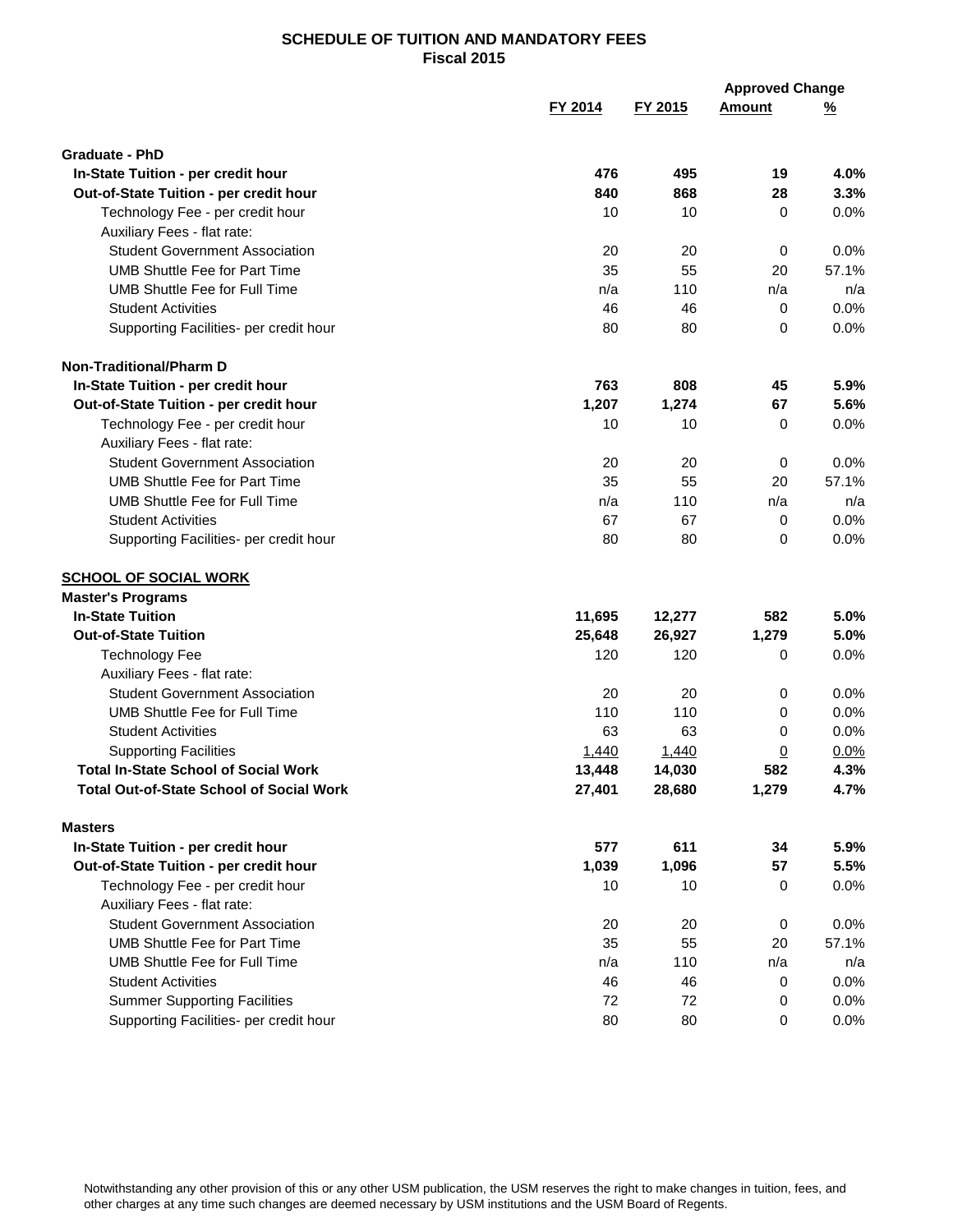|                                                                      |            |         | <b>Approved Change</b> |          |
|----------------------------------------------------------------------|------------|---------|------------------------|----------|
|                                                                      | FY 2014    | FY 2015 | <b>Amount</b>          | <u>%</u> |
| PhD                                                                  |            |         |                        |          |
|                                                                      |            | 495     |                        |          |
| In-State Tuition - per credit hour                                   | 480<br>848 | 868     | 15                     | 3.1%     |
| Out-of-State Tuition - per credit hour                               | 10         |         | 20                     | 2.4%     |
| Technology Fee - per credit hour                                     |            | 10      | 0                      | 0.0%     |
| Auxiliary Fees - flat rate:<br><b>Student Government Association</b> |            |         |                        | 0.0%     |
| <b>UMB Shuttle Fee for Part Time</b>                                 | 20         | 20      | 0                      |          |
| <b>UMB Shuttle Fee for Full Time</b>                                 | 35         | 55      | 20                     | 57.1%    |
|                                                                      | n/a        | 110     | n/a                    | n/a      |
| <b>Student Activities</b>                                            | 46         | 46      | 0                      | 0.0%     |
| <b>Summer Supporting Facilities</b>                                  | 72         | 72      | 0                      | 0.0%     |
| Supporting Facilities- per credit hour                               | 80         | 80      | 0                      | 0.0%     |
| UNIVERSITY OF MARYLAND, COLLEGE PARK                                 |            |         |                        |          |
| <b>FULL-TIME UNDERGRADUATE STUDENT</b>                               |            |         |                        |          |
| <b>In-State Tuition</b>                                              | 7,390      | 7,612   | 222                    | 3.0%     |
| <b>Out-of-State Tuition</b>                                          | 26,576     | 27,905  | 1,329                  | 5.0%     |
| <b>Technology Fee</b>                                                | 264        | 264     | 0                      | 0.0%     |
| <b>Auxiliary Fees:</b>                                               |            |         |                        |          |
| Athletics                                                            | 406        | 406     | 0                      | 0.0%     |
| Shuttle Bus*                                                         | 177        | 189     | 12                     | 6.8%     |
| <b>Student Union</b>                                                 | 308        | 320     | 12                     | 3.9%     |
| <b>Student Activities</b>                                            | 74         | 75      | $\mathbf{1}$           | 1.4%     |
| <b>Recreation Services</b>                                           | 362        | 376     | 14                     | 3.9%     |
| Performing Arts & Cultural Center                                    | 74         | 75      | $\mathbf{1}$           | 1.4%     |
| <b>Student Sustainability Fee</b>                                    | 12         | 12      | 0                      | 0.0%     |
| Health Center Fee**                                                  | 76         | 80      | 4                      | 5.3%     |
| <b>Student Facilities Fee</b>                                        | 18         | 18      | $\overline{0}$         | 0.0%     |
| <b>Total Fees:</b>                                                   | 1,771      | 1,815   | 44                     | 2.5%     |
| <b>Total In-State Cost</b>                                           | 9,161      | 9,427   | 266                    | 2.9%     |
| <b>Total Out-of-State Cost</b>                                       | 28,347     | 29,720  | 1,373                  | 4.8%     |
| <b>PART-TIME UNDERGRADUATE PER CREDIT HOUR</b>                       |            |         |                        |          |
| <b>In-State Tuition</b>                                              | 308        | 317     | 9                      | 3.0%     |
| <b>Out-of-State Tuition</b>                                          | 1,108      | 1,163   | 55                     | 5.0%     |
| <b>Technology Fee</b>                                                | 132        | 132     | 0                      | 0.0%     |
| Auxiliary Fees - flat rate:                                          |            |         |                        |          |
| Athletics                                                            | 136        | 136     | 0                      | 0.0%     |
| <b>Shuttle Bus</b>                                                   | 88         | 95      | 7                      | 8.0%     |
| <b>Student Union</b>                                                 | 154        | 160     | 6                      | 3.9%     |
| <b>Student Activities</b>                                            | 37         | 37      | 0                      | 0.0%     |
| <b>Recreation Services</b>                                           | 181        | 188     | 7                      | 3.9%     |
| Performing Arts & Cultural Center                                    | 37         | 37      | 0                      | 0.0%     |
| <b>Student Sustainability Fee</b>                                    | 6          | 6       | 0                      | 0.0%     |
| <b>Health Center Fee</b>                                             | 38         | 40      | 2                      | 5.3%     |
| <b>Student Facilities Fee</b>                                        | 9          | 9       | $\overline{0}$         | 0.0%     |
| <b>Total Fees:</b>                                                   | 818        | 840     | 22                     | 2.7%     |
|                                                                      |            |         |                        |          |

\*The majority of the Shuttle Bus fee increase is related to mandatory adjustments in salary and fringe benefits along with an approved enhancement of providing additional service between College Park and Shady Grove. \*\*The majority of the Health Center fee increase is related to mandatory adjustments in salary and fringe benefits along with an approved enhancement for non-emergency transportation of students from the University Health Center to nearby facilities.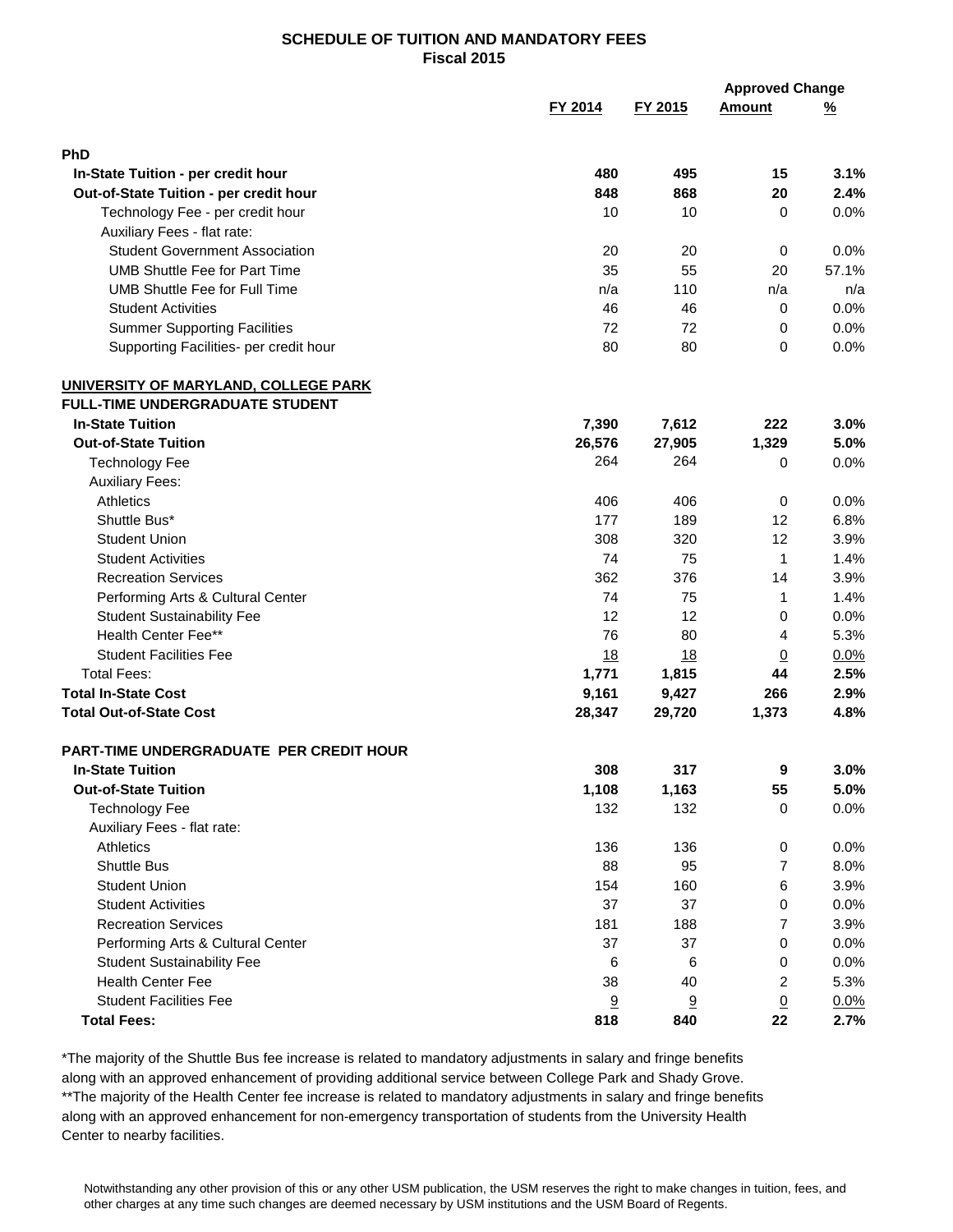|                                                                                                                                                                                                     |         |         | <b>Approved Change</b> |          |  |
|-----------------------------------------------------------------------------------------------------------------------------------------------------------------------------------------------------|---------|---------|------------------------|----------|--|
|                                                                                                                                                                                                     | FY 2014 | FY 2015 | <b>Amount</b>          | <u>%</u> |  |
| FULL-TIME GRADUATE STUDENT (Excludes Professional Graduate Programs Listed Below)                                                                                                                   |         |         |                        |          |  |
| In-State Tuition - per credit hour                                                                                                                                                                  | 573     | 602     | 29                     | 5.1%     |  |
| Out-of-State Tuition - per credit hour                                                                                                                                                              | 1,236   | 1,298   | 62                     | 5.0%     |  |
| PhD Candidacy In-State Tuition (per semester)                                                                                                                                                       | 947     | 994     | 47                     | 5.0%     |  |
| PhD Candidacy Out-of-State Tuition (per semester)                                                                                                                                                   | 1,808   | 1,898   | 90                     | 5.0%     |  |
| <b>Technology Fee</b>                                                                                                                                                                               | 264     | 264     | $\mathbf 0$            | 0.0%     |  |
| Auxiliary Fees - flat rate:                                                                                                                                                                         |         |         |                        |          |  |
| <b>Athletics</b>                                                                                                                                                                                    | 136     | 136     | 0                      | 0.0%     |  |
| <b>Shuttle Bus</b>                                                                                                                                                                                  | 177     | 189     | 12                     | 6.8%     |  |
| <b>Student Union</b>                                                                                                                                                                                | 308     | 320     | 12                     | 3.9%     |  |
| <b>Student Activities</b>                                                                                                                                                                           | 31      | 32      | $\mathbf 1$            | 3.2%     |  |
| <b>Recreation Services</b>                                                                                                                                                                          | 362     | 376     | 14                     | 3.9%     |  |
| Performing Arts & Cultural Center                                                                                                                                                                   | 74      | 75      | 1                      | 1.4%     |  |
| <b>Health Center Fee</b>                                                                                                                                                                            | 76      | 80      | 4                      | 5.3%     |  |
| <b>Student Facilities Fee</b>                                                                                                                                                                       | 18      | 18      | $\overline{0}$         | 0.0%     |  |
| <b>Total Fees:</b>                                                                                                                                                                                  | 1,446   | 1,490   | 44                     | 3.0%     |  |
| PART-TIME GRADUATE PER CREDIT HOUR (Excludes Professional Graduate Programs Listed Below)                                                                                                           |         |         |                        |          |  |
| <b>In-State Tuition</b>                                                                                                                                                                             | 573     | 602     | 29                     | 5.0%     |  |
| <b>Out-of-State Tuition</b>                                                                                                                                                                         | 1,236   | 1,298   | 62                     | 5.0%     |  |
| PhD Candidacy In-State Tuition (per semester)                                                                                                                                                       | 947     | 994     | 47                     | 5.0%     |  |
| PhD Candidacy Out-of-State Tuition (per semester)                                                                                                                                                   | 1,808   | 1,898   | 90                     | 5.0%     |  |
| Technology Fee - flat rate                                                                                                                                                                          | 132     | 132     | $\mathbf 0$            | 0.0%     |  |
| Auxiliary Fees - flat rate:                                                                                                                                                                         |         |         |                        |          |  |
| Athletics                                                                                                                                                                                           | 136     | 136     | 0                      | 0.0%     |  |
| <b>Shuttle Bus</b>                                                                                                                                                                                  | 88      | 95      | 7                      | 8.0%     |  |
| <b>Student Union</b>                                                                                                                                                                                | 154     | 160     | 6                      | 3.9%     |  |
| <b>Student Activities</b>                                                                                                                                                                           | 31      | 32      | 1                      | 3.2%     |  |
| <b>Recreation Services</b>                                                                                                                                                                          | 181     | 188     | 7                      | 3.9%     |  |
| Performing Arts & Cultural Center                                                                                                                                                                   | 37      | 37      | $\mathbf 0$            | 0.0%     |  |
| <b>Health Center Fee</b>                                                                                                                                                                            | 38      | 40      | 2                      | 5.3%     |  |
| <b>Student Facilities Fee</b>                                                                                                                                                                       | 9       | 9       | $\underline{0}$        | 0.0%     |  |
| <b>Total Fees:</b>                                                                                                                                                                                  | 806     | 829     | 23                     | 2.9%     |  |
| PROFESSIONAL GRADUATE PROGRAMS:                                                                                                                                                                     |         |         |                        |          |  |
| (Full-time and part-time mandatory fees are at graduate rates listed above for programs at College Park. Add'l<br>fees above the standard fees or exceptions to the standard fees are noted below.) |         |         |                        |          |  |
|                                                                                                                                                                                                     |         |         |                        |          |  |
| <b>SCHOOL OF ARCHITECTURE</b>                                                                                                                                                                       |         |         |                        |          |  |
| PART-TIME GRADUATE STUDENTS (per credit hour)                                                                                                                                                       |         |         |                        |          |  |
| Master of Real Estate Development                                                                                                                                                                   |         |         |                        |          |  |
| In-State Tuition                                                                                                                                                                                    | 778     | 789     | 11                     | 1.4%     |  |
| Out-of-State Tuition                                                                                                                                                                                | 1,077   | 1,089   | 12                     | 1.1%     |  |

**SCHOOL OF ENGINEERING PART-TIME GRADUATE STUDENTS** Professional Masters in Engineering<sup>1</sup> 782 821 39 5.0% Distance Learning Engineering **1,015** 1,015 48 5.0% Masters in Telecommunications and the control of the control of the control of the control of the control of the control of the control of the control of the control of the control of the control of the control of the cont

School of Architecture Technology Fee (per semester) 50 50 50 0 0.0%

<sup>1</sup>For remote sites, students pay a Distance Education Technology Services fee of \$150 per class and a \$66 per semester Technology Fee. They do not pay the standard auxiliary fees noted above.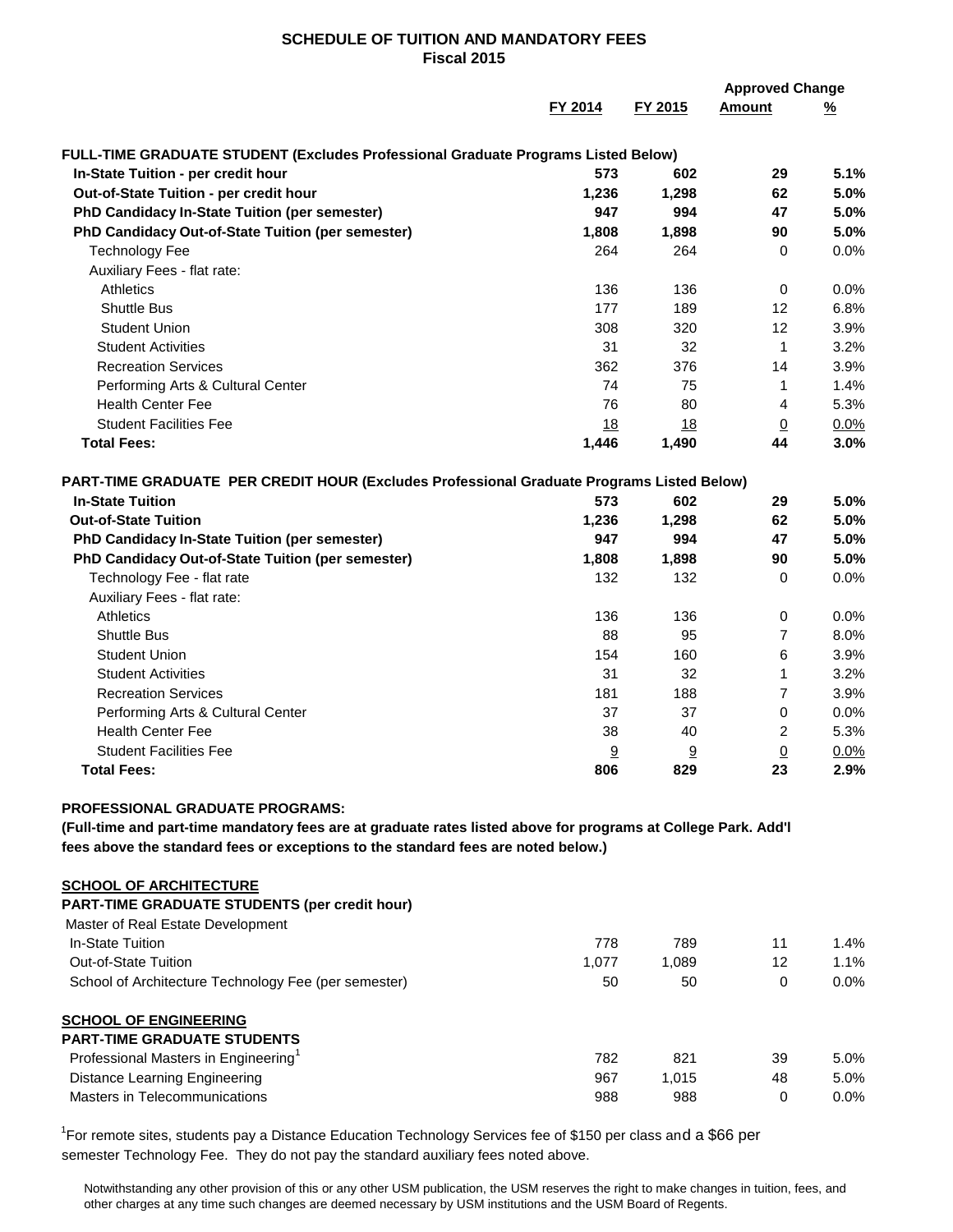|                                                                                                                                     |         |         |               | <b>Approved Change</b> |  |
|-------------------------------------------------------------------------------------------------------------------------------------|---------|---------|---------------|------------------------|--|
|                                                                                                                                     | FY 2014 | FY 2015 | <b>Amount</b> | <u>%</u>               |  |
| <b>COLLEGE OF EDUCATION</b>                                                                                                         |         |         |               |                        |  |
| PART-TIME & FULL-TIME OFF-SITE GRADUATE STUDENTS                                                                                    |         |         |               |                        |  |
| Masters of Education, Masters of Arts, Doctor of Education and                                                                      |         |         |               |                        |  |
| Certificate Programs <sup>2</sup>                                                                                                   | 573     | 610     | 37            | 6.5%                   |  |
| <sup>2</sup> Part-time students pay a \$66 per semester Technology Fee. Full-time students pay a \$132 per semester Technology Fee. |         |         |               |                        |  |
| They do not pay the standard auxiliary fees noted above.                                                                            |         |         |               |                        |  |
| <b>COLLEGE OF BUSINESS AND MANAGEMENT</b>                                                                                           |         |         |               |                        |  |
| <b>MBA/MS IN BUSINESS PROGRAMS</b>                                                                                                  |         |         |               |                        |  |
| PART-TIME and FULL-TIME Credit (Program in College Park)                                                                            |         |         |               |                        |  |
| In-State Tuition (Per Credit Hour)                                                                                                  | 1,425   | 1,465   | 40            | 2.8%                   |  |
| Out-of-State Tuition (Per Credit Hour)                                                                                              | 1,695   | 1,765   | 70            | 4.1%                   |  |
| MBA Association Fee (Fall only)                                                                                                     | 300     | 375     | 75            | 25.0%                  |  |
| MS Association Fee (Fall and Spring semesters)                                                                                      | 50      | 50      | 0             | 0.0%                   |  |
| PART-TIME (Offsite programs) <sup>3</sup>                                                                                           |         |         |               |                        |  |
| Tuition (per credit)                                                                                                                | 1,425   | 1,465   | 40            | 2.8%                   |  |
| PT MBA Association Fee (Fall and Spring semesters)                                                                                  | 45      | 45      | 0             | 0.0%                   |  |
| PT MS Association Fee (Fall and Spring semesters)                                                                                   | 50      | 50      | 0             | 0.0%                   |  |
| <b>MASTERS OF FINANCE</b>                                                                                                           |         |         |               |                        |  |
| PART-TIME and FULL-TIME Credit (Program in College Park)                                                                            |         |         |               |                        |  |
| In-State Tuition (Per Credit Hour)                                                                                                  | 1,425   | 1,465   | 40            | 2.8%                   |  |
| Out-of-State Tuition (Per Credit Hour)                                                                                              | 1,695   | 1,865   | 170           | 10.0%                  |  |
| MS Association Fee (Fall and Spring semesters)                                                                                      | 50      | 50      | 0             | 0.0%                   |  |
| PART-TIME and FULL-TIME Credit (Offsite program) <sup>3</sup>                                                                       |         |         |               |                        |  |
| Tuition (Per Credit Hour)                                                                                                           | 1,425   | 1,595   | 170           | 11.9%                  |  |
| MS Association Fee (Fall and Spring semesters)                                                                                      | 50      | 50      | 0             | 0.0%                   |  |
| <b>ONLINE MBA PROGRAM</b>                                                                                                           |         |         |               |                        |  |
| Tuition (Per Credit Hour)                                                                                                           | 1,481   | 1,481   | $\Omega$      | 0.0%                   |  |
| <b>EXECUTIVE MBA PROGRAM - College Park Weekends</b>                                                                                | 99,500  | 114,500 | 15,000        | 15.1%                  |  |
| $3$ PT MBA, MS and Master of Finance students are charged a \$66 Technology Fee for 8 credit hours or less per semester             |         |         |               |                        |  |
| or \$132 for 9 or more credit hours per semester. They do not pay the standard auxiliary fees noted above.                          |         |         |               |                        |  |
| <b>SCHOOL OF PUBLIC POLICY</b>                                                                                                      |         |         |               |                        |  |
| FULL-TIME & PART-TIME GRADUATE STUDENTS (including PhD)                                                                             |         |         |               |                        |  |
| In-State Tuition (Per Credit Hour)                                                                                                  | 700     | 735     | 35            | 5.0%                   |  |

| Out-of-State Tuition (Per Credit Hour)                               | 1.525  | 1.601  | 76 | $5.0\%$ |
|----------------------------------------------------------------------|--------|--------|----|---------|
| <b>EXECUTIVE MASTERS PUBLIC POLICY Weekends - total program cost</b> |        |        |    |         |
|                                                                      | 45,000 | 45.000 | 0  | $0.0\%$ |
| <b>MASTERS OF ENGINEERING AND PUBLIC POLICY</b>                      |        |        |    |         |
| In-State Tuition (Per Credit Hour)                                   | 700    | 735    | 35 | $5.0\%$ |
| Out-of-State Tuition (Per Credit Hour)                               | 1.525  | 1.601  | 76 | $5.0\%$ |
| Full & PT - Masters Policy Studies: Public Adm. (MPS-PA)             | 1.188  | 1.247  | 59 | $5.0\%$ |

(Flat rate per credit hour regardless of residency status)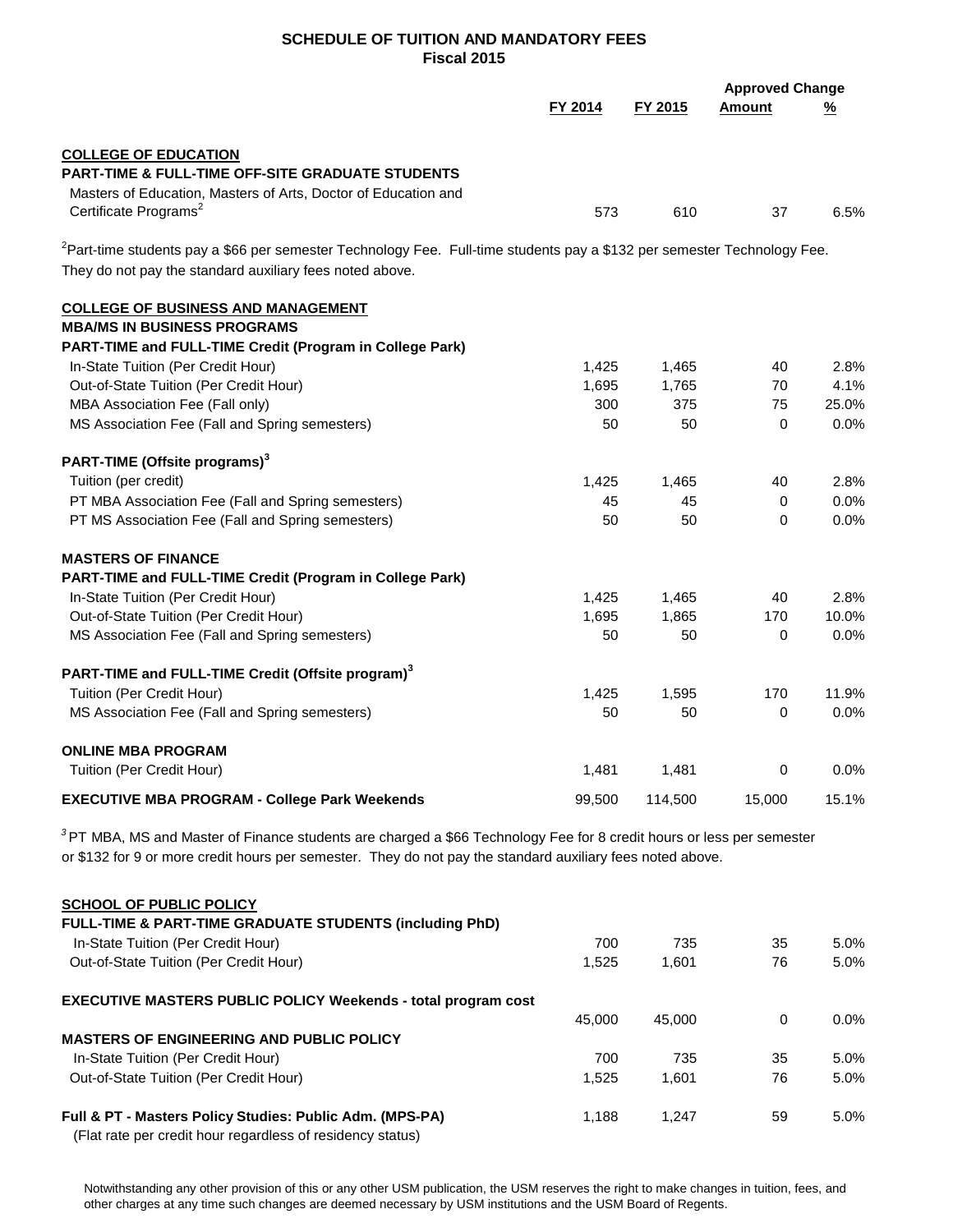|                                                                                                                                       | FY 2015<br>FY 2014 |             | <b>Approved Change</b><br>Amount |          |  |
|---------------------------------------------------------------------------------------------------------------------------------------|--------------------|-------------|----------------------------------|----------|--|
|                                                                                                                                       |                    |             |                                  | <u>%</u> |  |
| <b>COLLEGE OF COMPUTER, MATHEMATICAL, AND NATURAL SCIENCES</b>                                                                        |                    |             |                                  |          |  |
| PART-TIME GRADUATE STUDENTS (Per Credit Hour)                                                                                         |                    |             |                                  |          |  |
| Mathematics of Advanced Industrial Technology (MAIT)                                                                                  | 655                | 688         | 33                               | 5.0%     |  |
| <b>COLLEGE OF INFORMATION STUDIES</b>                                                                                                 |                    |             |                                  |          |  |
| On-line Program Fee (Per Semester) <sup>4</sup>                                                                                       |                    |             |                                  |          |  |
| Masters of Library Science & Masters of Information Mgmt                                                                              | 444                | 444         | 0                                | $0.0\%$  |  |
| <sup>4</sup> Students pay the standard graduate tuition rates listed above. For mandatory fees, they pay the on-line program fee each |                    |             |                                  |          |  |
| semester plus the standard technology fee listed above. These students do not pay auxiliary mandatory fees.                           |                    |             |                                  |          |  |
| <b>SCHOOL OF PUBLIC HEALTH</b>                                                                                                        |                    |             |                                  |          |  |
| <b>MASTERS OF PUBLIC HEALTH</b>                                                                                                       |                    |             |                                  |          |  |
| <b>FULL-TIME &amp; PART-TIME GRADUATE STUDENTS</b>                                                                                    |                    |             |                                  |          |  |
| In-State Tuition (Per Credit Hour)                                                                                                    | 671                | 705         | 34                               | 5.1%     |  |
| Out-of-State Tuition (Per Credit Hour)                                                                                                | 1,188              | 1,248       | 60                               | 5.1%     |  |
| <b>BOWIE STATE UNIVERSITY</b>                                                                                                         |                    |             |                                  |          |  |
| <b>FULL-TIME UNDERGRADUATE STUDENT</b>                                                                                                |                    |             |                                  |          |  |
| <b>In-State Tuition</b>                                                                                                               | 4,824              | 4,969       | 145                              | 3.0%     |  |
| <b>Out-of-State Tuition</b>                                                                                                           | 15,391             | 15,545      | 154                              | 1.0%     |  |
| <b>Technology Fee</b>                                                                                                                 | 235                | 235         | 0                                | 0.0%     |  |
| <b>Bowie Card Fee</b>                                                                                                                 | 13.00              | 14.00       | 1.00                             | 7.7%     |  |
| Sustainability Fee - flat rate                                                                                                        | 4                  | 4           | 0.00                             | 0.0%     |  |
| <b>Auxiliary Fees:</b>                                                                                                                |                    |             |                                  |          |  |
| Athletic                                                                                                                              | 708                | 726         | 18                               | 2.5%     |  |
| <b>Health Service Fee</b>                                                                                                             | 116                | 130         | 14                               | 12.1%    |  |
| <b>University Construction</b>                                                                                                        | 172                | 172         | 0                                | 0.0%     |  |
| <b>Student Union Operating</b>                                                                                                        | 750                | 900         | 150                              | 20.0%    |  |
| <b>Student Activity</b>                                                                                                               | 149                | <u> 149</u> | $\underline{0}$                  | 0.0%     |  |
| <b>Total Fees:</b>                                                                                                                    | 2,147              | 2,330       | 183                              | 8.5%     |  |
| <b>Total In-State Cost</b>                                                                                                            | 6,971              | 7,299       | 328                              | 4.7%     |  |
| <b>Total Out-of-State Cost</b>                                                                                                        | 17,538             | 17,875      | 337                              | 1.9%     |  |
| <b>PART-TIME UNDERGRADUATE PER CREDIT HOUR</b>                                                                                        |                    |             |                                  |          |  |
| <b>In-State Tuition</b>                                                                                                               | 213                | 219         | 6                                | 3.0%     |  |
| <b>Out-of-State Tuition</b>                                                                                                           | 647                | 653         | 6                                | 0.9%     |  |
| <b>Technology Fee</b>                                                                                                                 | 9.75               | 9.75        | 0.00                             | 0.0%     |  |
| Bowie Card Fee - flat rate                                                                                                            | 13.00              | 14.00       | 1.00                             | 7.7%     |  |
| Sustainability Fee - flat rate                                                                                                        | n/a                | 4           | n/a                              | n/a      |  |
| <b>Auxiliary Fees:</b>                                                                                                                |                    |             |                                  |          |  |
| Athletic                                                                                                                              | 29.50              | 30.25       | 0.75                             | 2.5%     |  |
| <b>Health Service Fee</b>                                                                                                             | 4.80               | 5.35        | 0.55                             | 11.5%    |  |
| <b>University Construction</b>                                                                                                        | 7.16               | 7.16        | 0.00                             | 0.0%     |  |
| <b>Student Union Operating</b>                                                                                                        | 31.25              | 37.50       | 6.25                             | 20.0%    |  |
| <b>Student Activity</b>                                                                                                               | 6.20               | 6.20        | 0.00                             | 0.0%     |  |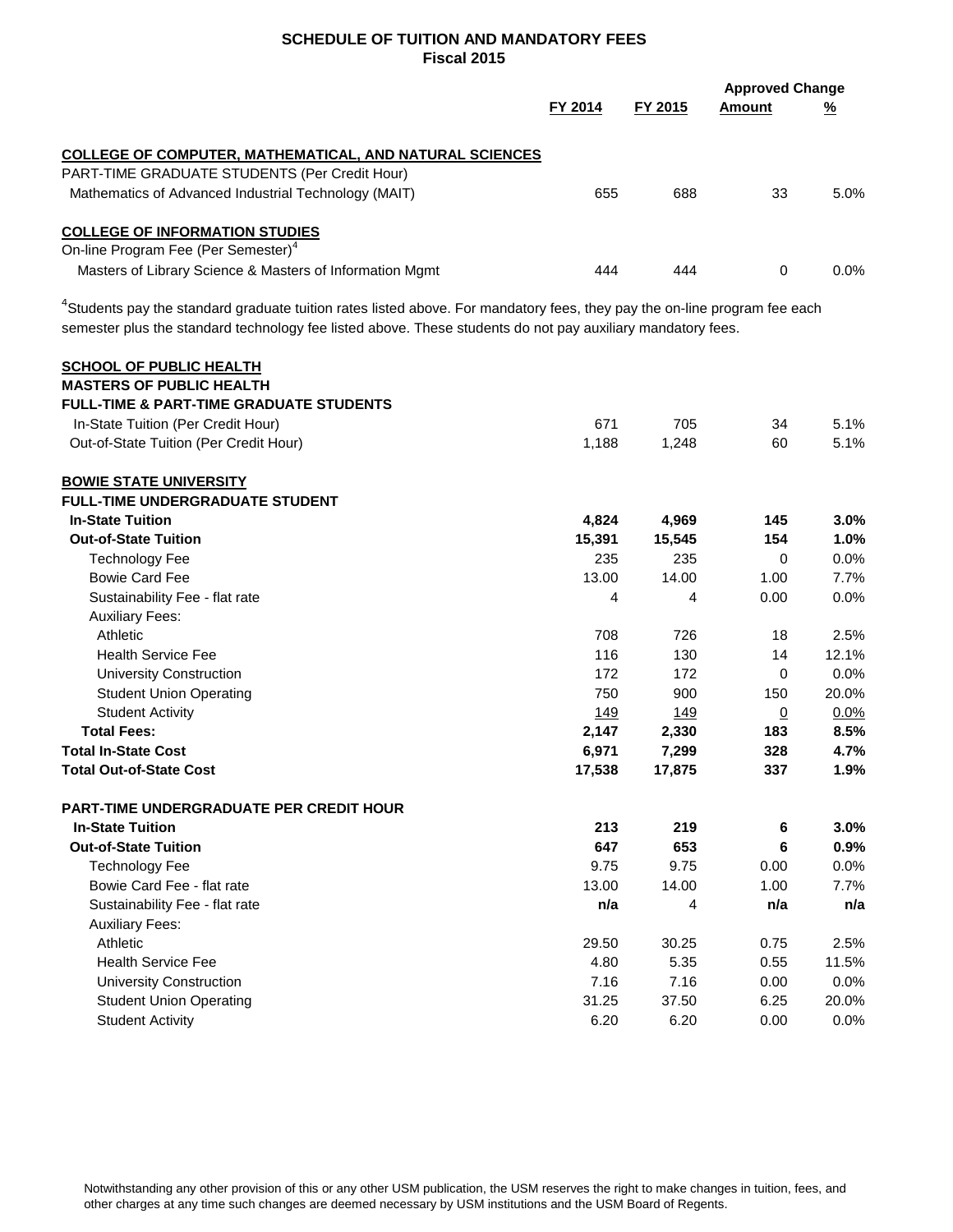|                                                |                |                       |                         | <b>Approved Change</b> |  |
|------------------------------------------------|----------------|-----------------------|-------------------------|------------------------|--|
|                                                | FY 2014        | FY 2015               | <b>Amount</b>           | <u>%</u>               |  |
|                                                |                |                       |                         |                        |  |
| <b>PART-TIME GRADUATE PER CREDIT HOUR</b>      |                |                       |                         |                        |  |
| <b>In-State Tuition</b>                        | 361            | 372                   | 11                      | 3.0%                   |  |
| <b>Out-of-State Tuition</b>                    | 667            | 674                   | 7                       | 1.0%                   |  |
| <b>Technology Fee</b>                          | 9.75           | 9.75                  | 0.00                    | 0.0%                   |  |
| Bowie Card Fee - flat rate                     | 13.00          | 14.00                 | 1.00                    | 7.7%                   |  |
| Sustainability Fee - flat rate                 | n/a            | 4                     | n/a                     | n/a                    |  |
| <b>Auxiliary Fees:</b>                         |                |                       |                         |                        |  |
| Athletic                                       | 29.50          | 30.25                 | 0.75                    | 2.5%                   |  |
| <b>University Construction</b>                 | 7.16           | 7.16                  | 0.00                    | 0.0%                   |  |
| <b>Student Union Operating</b>                 | 31.25          | 37.50                 | 6.25                    | 20.0%                  |  |
| <b>Health Service Fee</b>                      | n/a            | 5.35                  | n/a                     | n/a                    |  |
| <b>Student Activity</b>                        | 11.00          | 11.00                 | 0.00                    | 0.0%                   |  |
| <b>TOWSON UNIVERSITY</b>                       |                |                       |                         |                        |  |
| <b>FULL-TIME UNDERGRADUATE STUDENT</b>         |                |                       |                         |                        |  |
| <b>In-State Tuition</b>                        | 5,830          | 6,004                 | 174                     | 3.0%                   |  |
| <b>Out-of-State Tuition</b>                    | 17,508         | 17,682                | 174                     | 1.0%                   |  |
| <b>Technology Fee</b>                          | 168            | 174                   | 6                       | 3.6%                   |  |
| <b>Auxiliary Fees:</b>                         |                |                       |                         |                        |  |
| Athletic                                       | 806            | 822                   | 16                      | 2.0%                   |  |
| <b>Auxiliary Services</b>                      | 462            | 510                   | 48                      | 10.4%                  |  |
| <b>Auxiliary Services - Construction</b>       | 996            | 996                   | 0                       | 0.0%                   |  |
| <b>Student Services - SGA</b>                  | 80             | 84                    | $\overline{4}$          | 5.0%                   |  |
| <b>Total Fees</b>                              | 2,512          | 2,586                 | 74                      | 2.9%                   |  |
| <b>Total In-State Cost</b>                     | 8,342          | 8,590                 | 248                     | 3.0%                   |  |
| <b>Total Out-of-State Cost</b>                 | 20,020         | 20,268                | 248                     | 1.2%                   |  |
|                                                |                |                       |                         |                        |  |
| <b>PART-TIME UNDERGRADUATE PER CREDIT HOUR</b> |                |                       |                         |                        |  |
| <b>In-State Tuition</b>                        | 253            | 260                   | $\overline{\mathbf{r}}$ | 2.8%                   |  |
| <b>Out-of-State Tuition</b>                    | 733            | 740                   | 7                       | 1.0%                   |  |
| Technology Fee*                                | 7              | 8                     | $\mathbf{1}$            | 14.3%                  |  |
| <b>Auxiliary Fees:</b>                         |                |                       |                         |                        |  |
| Athletic                                       | 34             | 35                    | 1                       | 2.9%                   |  |
| <b>Auxiliary Services</b>                      | 19             | 22                    | 3                       | 15.8%                  |  |
| <b>Auxiliary Services - Construction</b>       | 42             | 42                    | 0                       | $0.0\%$                |  |
| <b>Student Services - SGA</b>                  | $\overline{3}$ | $\overline{4}$        | $\overline{1}$          | 33.3%                  |  |
| <b>Total Fees:</b>                             | 105            | 111                   | 6                       | 5.7%                   |  |
| <b>PART-TIME GRADUATE PER CREDIT HOUR</b>      |                |                       |                         |                        |  |
| <b>In-State Tuition</b>                        | 365            | 365                   | 0                       | $0.0\%$                |  |
| <b>Out-of-State Tuition</b>                    | 751            | 755                   | 4                       | 0.5%                   |  |
| <b>Technology Fee</b>                          | $\overline{7}$ | 8                     | 1                       | 14.3%                  |  |
| <b>Auxiliary Fees:</b>                         |                |                       |                         |                        |  |
| Athletic                                       | 34             | 35                    | 1                       | 2.9%                   |  |
| <b>Auxiliary Services</b>                      | 19             | 22                    | 3                       | 15.8%                  |  |
| <b>Auxiliary Services - Construction</b>       | 42             | 42                    | 0                       | 0.0%                   |  |
| Graduate SGA                                   | $\overline{3}$ |                       | 1                       |                        |  |
| <b>Total Fees:</b>                             | 105            | $\overline{4}$<br>111 | 6                       | 33.3%<br>5.7%          |  |
|                                                |                |                       |                         |                        |  |
| PART-TIME GRADUATE PER COURSE - AIT PROGRAM    |                |                       |                         |                        |  |
| Tuition AIT program (except AIT 500 & 501)     | 1,575          | 1,575                 | 0                       | $0.0\%$                |  |
| Tuition - AIT 500                              | 1,969          | 1,969                 | 0                       | $0.0\%$                |  |
| Tuition - AIT 501                              | 1,706          | 1,706                 | 0                       | $0.0\%$                |  |
| Tuition - AIT 885                              | 525            | 525                   | 0                       | $0.0\%$                |  |
|                                                |                |                       |                         |                        |  |
| PART-TIME DOCTORATE PER UNIT - CAIT PROGRAM    | 653            | 653                   | 0                       | $0.0\%$                |  |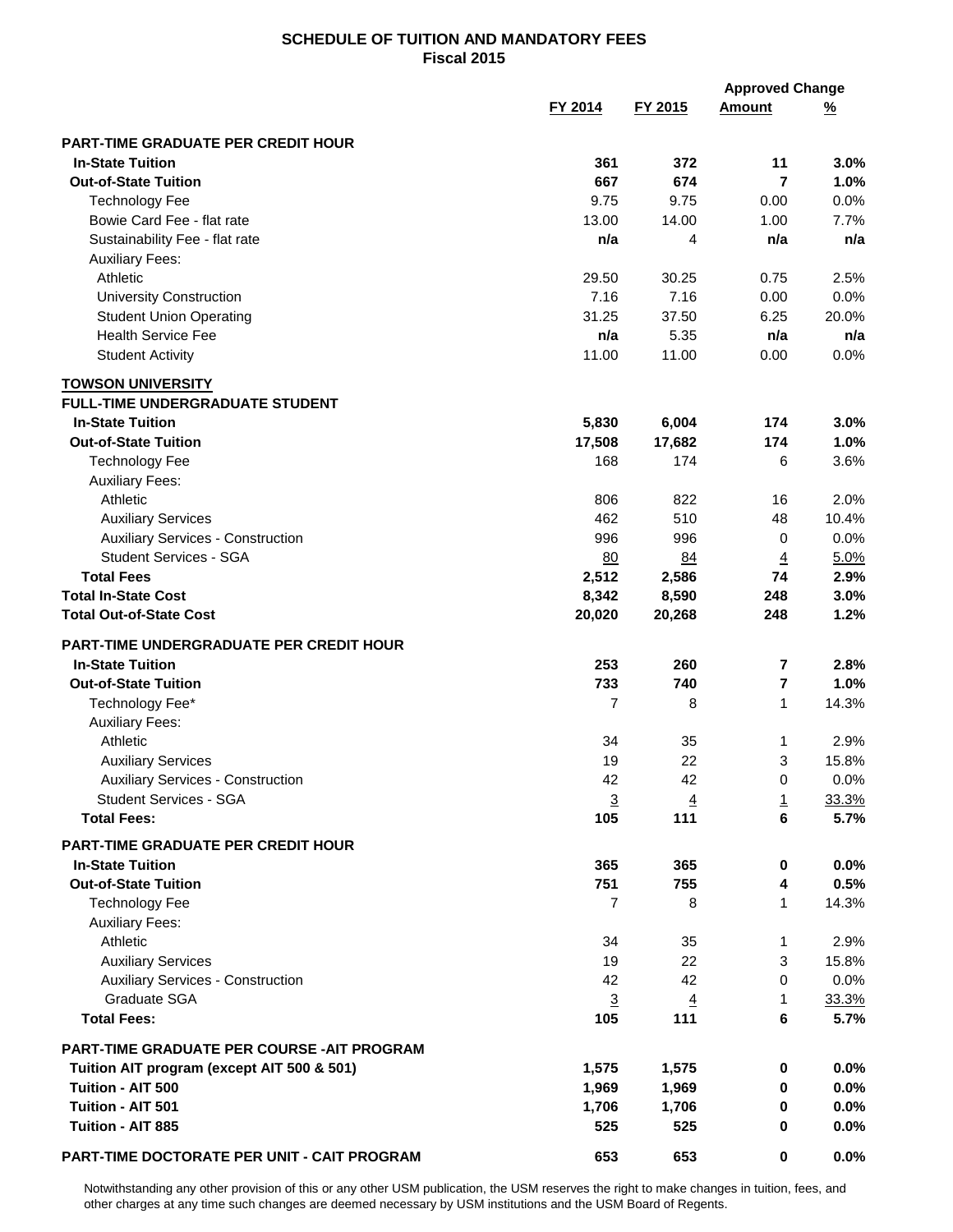|                                                                                                               |            |            | <b>Approved Change</b> |          |
|---------------------------------------------------------------------------------------------------------------|------------|------------|------------------------|----------|
|                                                                                                               | FY 2014    | FY 2015    | <b>Amount</b>          | <u>%</u> |
|                                                                                                               |            |            |                        |          |
| JOINT DEGREE WITH UNIVERSITY OF BALTIMORE FOR                                                                 |            |            |                        |          |
| <b>M.S. ACCOUNTING &amp; BUSINESS ADVISORY SERVICE &amp; MBA</b><br><b>PART-TIME GRADUATE PER CREDIT HOUR</b> |            |            |                        |          |
| <b>In-State Tuition</b>                                                                                       | 671        | 705        | 34                     | 5.1%     |
| <b>Out-of-State Tuition</b>                                                                                   | 936        | 983        | 47                     | 5.0%     |
| <b>Technology Fee</b>                                                                                         | 6          | 6          | 0                      | 0.0%     |
| <b>Auxiliary Fees:</b>                                                                                        |            |            |                        |          |
| <b>Auxiliary Construction</b>                                                                                 | 3          | 3          | 0                      | 0.0%     |
| <b>Auxiliary Operation</b>                                                                                    | 23         | 23         | 0                      | 0.0%     |
| <b>Student Center Fee</b>                                                                                     | 34         | 34         | 0                      | 0.0%     |
| <b>Student Services Fee</b>                                                                                   | 9          | 9          | 0                      | 0.0%     |
| Student Government Association - flat rate                                                                    | 50         | 50         | 0                      | 0.0%     |
|                                                                                                               |            |            |                        |          |
| UNIVERSITY OF MARYLAND EASTERN SHORE<br><b>FULL-TIME UNDERGRADUATE STUDENT</b>                                |            |            |                        |          |
| <b>In-State Tuition</b>                                                                                       | 4,628      | 4,767      | 139                    | 3.0%     |
| <b>Out-of-State Tuition</b>                                                                                   | 13,134     | 13,791     | 657                    | 5.0%     |
| <b>Technology Fee</b>                                                                                         | 144        | 144        | 0                      | 0.0%     |
| <b>Auxiliary Fees:</b>                                                                                        |            |            |                        |          |
| Athletic                                                                                                      | 750        | 900        | 150                    | 20.0%    |
| <b>Student Union</b>                                                                                          | 550        | 550        | 0                      | 0.0%     |
| <b>Recreational Facilities</b>                                                                                | 800        | 800        | 0                      | 0.0%     |
| <b>Student Activities</b>                                                                                     | <u>126</u> | <u>126</u> | 0                      | 0.0%     |
| <b>Total Fees:</b>                                                                                            | 2,370      | 2,520      | 150                    | 6.3%     |
| <b>Total In-State Cost</b>                                                                                    | 6,998      | 7,287      | 289                    | 4.1%     |
| <b>Total Out-of-State Cost</b>                                                                                | 15,504     | 16,311     | 807                    | 5.2%     |
| <b>PART-TIME UNDERGRADUATE PER CREDIT HOUR</b>                                                                |            |            |                        |          |
| <b>In-State Tuition</b>                                                                                       | 192        | 198        | 6                      | 3.0%     |
| <b>Out-of-State Tuition</b>                                                                                   | 484        | 508        | 24                     | 5.0%     |
| Technology Fee - flat rate                                                                                    | 20         | 20         | 0                      | 0.0%     |
| <b>Auxiliary Fees:</b>                                                                                        |            |            |                        |          |
| Student Union Fee - flat rate                                                                                 | 66         | 66         | 0                      | 0.0%     |
|                                                                                                               |            |            |                        |          |
| PART-TIME GRADUATE PER CREDIT HOUR                                                                            |            |            |                        |          |
| <b>In-State Tuition</b>                                                                                       | 287        | 301        | 14                     | 5.0%     |
| <b>Out-of-State Tuition</b>                                                                                   | 511        | 537        | 26                     | 5.0%     |
| Technology Fee - flat rate                                                                                    | 20         | 20         | 0                      | 0.0%     |
| <b>Auxiliary Fees:</b><br>Student Union Fee - flat rate                                                       |            |            |                        |          |
|                                                                                                               | 66         | 66         | $\mathbf 0$            | 0.0%     |
| <b>SCHOOL OF PHARMACY</b>                                                                                     |            |            |                        |          |
| <b>Pharmacy D Program</b>                                                                                     |            |            |                        |          |
| <b>In-State Tuition</b>                                                                                       | 25,271     | 26,535     | 1,264                  | 5.0%     |
| <b>Out-of-State Tuition</b>                                                                                   | 49,130     | 51,587     | 2,457                  | 5.0%     |
| <b>Technology Fee</b>                                                                                         | 144        | 144        | 0                      | 0.0%     |
| <b>Auxiliary Fees:</b>                                                                                        |            |            |                        |          |
| Pharmacy Activity Fee                                                                                         | 300        | 300        | 0                      | 0.0%     |
| <b>Student Union</b>                                                                                          | 550        | 550        | 0                      | 0.0%     |
| <b>Recreational Facilities</b>                                                                                | 800        | 800        | 0                      | 0.0%     |
| <b>Total Fees:</b>                                                                                            | 1,794      | 1,794      | 0                      | 0.0%     |
| Total In-State Pharm D program                                                                                | 27,065     | 28,329     | 1,264                  | 4.7%     |
| Total Out-of-State Pharm D program                                                                            | 50,924     | 53,381     | 2,457                  | 4.8%     |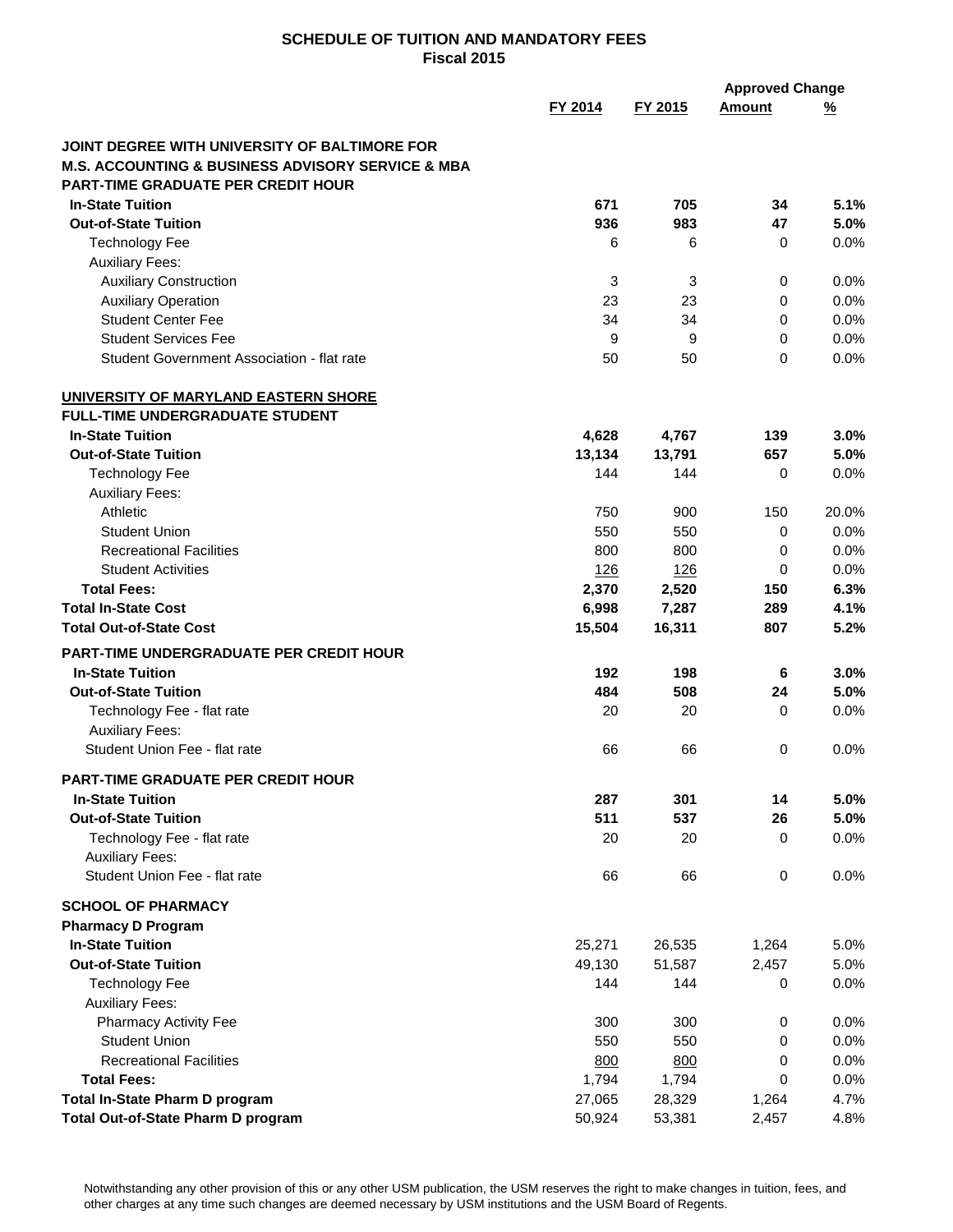|                                                                             |                 |                | <b>Approved Change</b> |          |
|-----------------------------------------------------------------------------|-----------------|----------------|------------------------|----------|
|                                                                             | FY 2014         | FY 2015        | <b>Amount</b>          | <u>%</u> |
|                                                                             |                 |                |                        |          |
| <b>FROSTBURG STATE UNIVERSITY</b><br><b>FULL-TIME UNDERGRADUATE STUDENT</b> |                 |                |                        |          |
| In-State Undergraduate Tuition                                              | 5,630           | 5,800          | 170                    | 3.0%     |
| <b>Out-of-State Undergraduate Tuition</b>                                   | 16,278          | 17,092         | 814                    | 5.0%     |
| Out-of-State Undergraduate Tuition - Contiguous Counties                    | 12,166          | 12,774         | 608                    | 5.0%     |
| <b>Technology Fee</b>                                                       | 158             | 164            | 6                      | 3.8%     |
| <b>Auxiliary Fees:</b>                                                      |                 |                |                        |          |
| Athletic                                                                    | 762             | 822            | 60                     | 7.9%     |
| <b>Student Union Operating</b>                                              | 286             | 304            | 18                     | 6.3%     |
| <b>Auxiliary Facilities</b>                                                 | 540             | 540            | 0                      | 0.0%     |
| <b>Student Activity</b>                                                     | 316             | 316            | 0                      | 0.0%     |
| <b>Transportation Fee</b>                                                   | $\overline{36}$ | 36             | $\overline{0}$         | 0.0%     |
| <b>Total Fees:</b>                                                          | 2,098           | 2,182          | 84                     | 4.0%     |
| <b>Total In-State Cost</b>                                                  | 7,728           | 7,982          | 254                    | 3.3%     |
| <b>Total Out-of-State Cost</b>                                              | 18,376          | 19,274         | 898                    | 4.9%     |
| <b>Total Out-of-State Contiguous Counties Cost</b>                          | 14,264          | 14,956         | 692                    | 4.9%     |
|                                                                             |                 |                |                        |          |
| <b>PART-TIME UNDERGRADUATE PER CREDIT HOUR</b>                              |                 |                |                        |          |
| <b>In-State Tuition</b>                                                     | 233             | 240            | 7                      | 3.0%     |
| <b>Out-of-State Tuition</b>                                                 | 457             | 480            | 23                     | 5.0%     |
| <b>Out-of-State Tuition - Contiguous Counties</b>                           | 348             | 365            | 17                     | 4.9%     |
| <b>Technology Fee</b>                                                       | 12              | 13             | 1                      | 8.3%     |
| <b>Auxiliary Fees:</b>                                                      |                 |                |                        |          |
| Athletic                                                                    | 41              | 43             | 2                      | 4.9%     |
| <b>Student Union Operating</b>                                              | 17              | 18             | 1                      | 5.9%     |
| <b>Auxiliary Facilities</b>                                                 | 24              | 24             | 0                      | 0.0%     |
| Student Activity - flat rate                                                | 25              | 25             | 0                      | 0.0%     |
| <b>Transportation Fee</b>                                                   | $\overline{2}$  | $\overline{2}$ | 0                      | 0.0%     |
| <b>PART-TIME GRADUATE PER CREDIT HOUR</b>                                   |                 |                |                        |          |
| <b>In-State Tuition</b>                                                     | 340             | 357            | 17                     | 5.0%     |
| <b>Out-of-State Tuition</b>                                                 | 437             | 459            | 22                     | 5.0%     |
| <b>Technology Fee</b>                                                       | 12              | 13             | 1                      | 8.3%     |
| <b>Auxiliary Fees:</b>                                                      |                 |                |                        |          |
| Athletic                                                                    | 41              | 43             | 2                      | 4.9%     |
| <b>Student Union Operating</b>                                              | 17              | 18             | 1                      | 5.9%     |
| <b>Auxiliary Facilities</b>                                                 | 24              | 24             | 0                      | 0.0%     |
| Student Activity - flat rate                                                | 25              | 25             | 0                      | 0.0%     |
| Transportation fee                                                          | $\overline{2}$  | $\overline{2}$ | 0                      | 0.0%     |
| PART-TIME DOCTORAL PER CREDIT HOUR                                          |                 |                |                        |          |
| <b>In-State Tuition</b>                                                     |                 |                |                        |          |
|                                                                             | 468             | 491            | 23                     | 4.9%     |
| <b>Out-of-State Tuition</b>                                                 | 586             | 615            | 29                     | 4.9%     |
| <b>Technology Fee</b>                                                       | 12              | 13             | 1                      | 8.3%     |
| <b>Auxiliary Fees:</b>                                                      |                 |                |                        |          |
| Athletic                                                                    | 41              | 43             | $\overline{c}$         | 4.9%     |
| <b>Student Union Operating</b>                                              | 17              | 18             | 1                      | 5.9%     |
| <b>Auxiliary Facilities</b>                                                 | 24              | 24             | 0                      | 0.0%     |
| Student Activity - flat rate                                                | 25              | 25             | 0                      | 0.0%     |
| Transportation fee                                                          | $\overline{c}$  | $\overline{c}$ | 0                      | $0.0\%$  |
|                                                                             |                 |                |                        |          |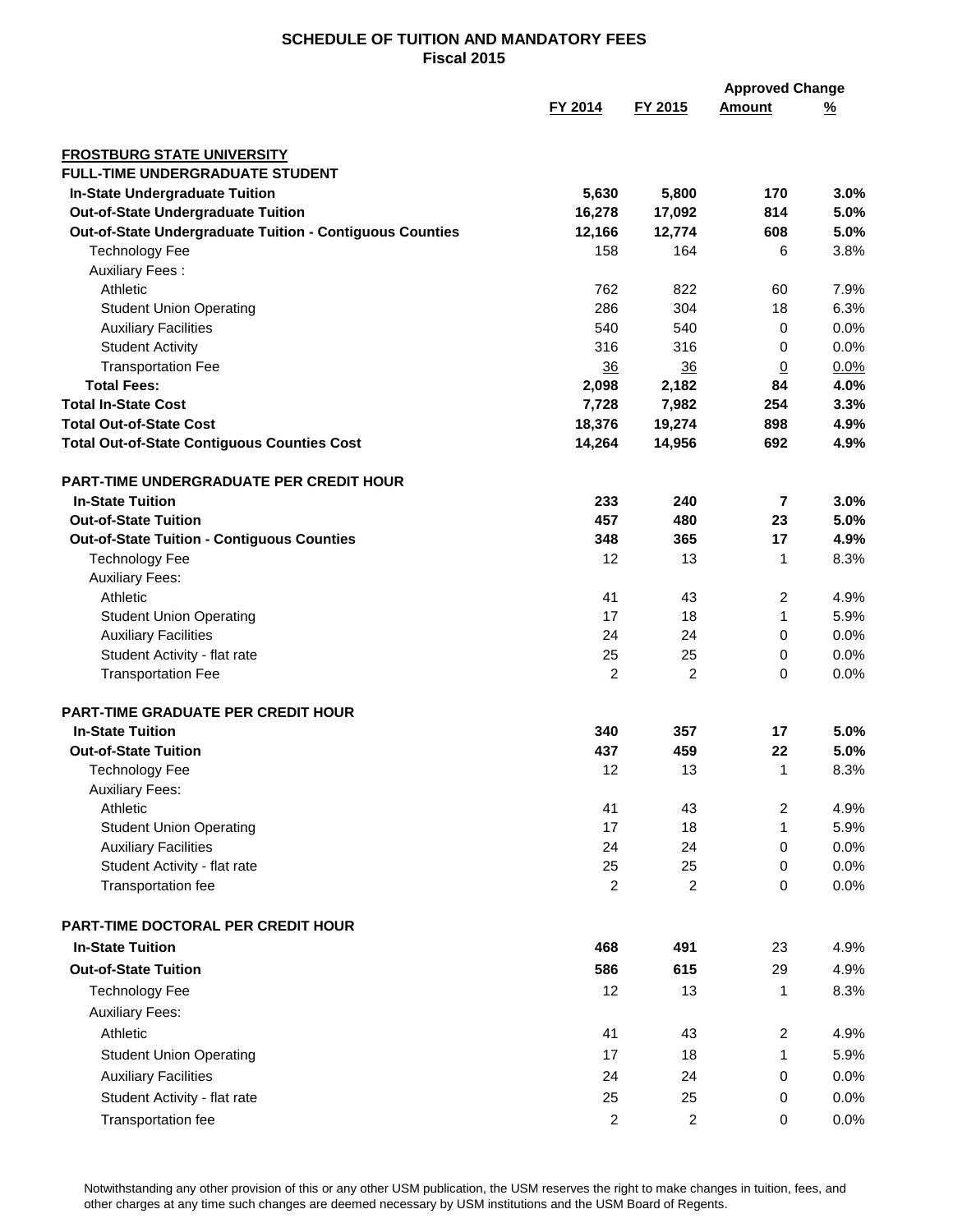|                                                   |         |         | <b>Approved Change</b> |          |
|---------------------------------------------------|---------|---------|------------------------|----------|
|                                                   | FY 2014 | FY 2015 | <b>Amount</b>          | <u>%</u> |
| <b>COPPIN STATE UNIVERSITY</b>                    |         |         |                        |          |
| <b>FULL-TIME UNDERGRADUATE STUDENT</b>            |         |         |                        |          |
| <b>In-State Undergraduate Tuition</b>             | 3,970   | 4,089   | 119                    | 3.0%     |
| <b>Out-of-State Undergraduate Tuition</b>         | 8,904   | 9,350   | 446                    | 5.0%     |
| <b>Technology Fee</b>                             | 190     | 200     | 10                     | 5.3%     |
| <b>Auxiliary Fees:</b>                            |         |         |                        |          |
| Athletic                                          | 679     | 800     | 121                    | 17.8%    |
| <b>College Center</b>                             | 468     | 468     | 0                      | 0.0%     |
| <b>Auxiliary Construction</b>                     | 375     | 375     | 0                      | 0.0%     |
| <b>Student Activity</b>                           | 200     | 200     | $\overline{0}$         | 0.0%     |
| <b>Total Fees:</b>                                | 1,912   | 2,043   | 131                    | 6.9%     |
| <b>Total In-State Cost</b>                        | 5,882   | 6,132   | 250                    | 4.3%     |
| <b>Total Out-of-State Cost</b>                    | 10,816  | 11,393  | 577                    | 5.3%     |
| <b>PART-TIME UNDERGRADUATE PER CREDIT HOUR</b>    |         |         |                        |          |
| <b>In-State Tuition</b>                           | 170     | 175     | 5                      | 3.0%     |
| <b>Out-of-State Tuition</b>                       | 496     | 521     | 25                     | 5.0%     |
| <b>Technology Fee</b>                             | 80      | 84      | 4                      | 5.0%     |
| <b>Auxiliary Fees:</b>                            |         |         |                        |          |
| Athletic                                          | 36      | 41      | 5                      | 13.9%    |
| College Center - flat rate                        | 135     | 135     | 0                      | 0.0%     |
| <b>Auxiliary Construction</b>                     | 31      | 31      | 0                      | 0.0%     |
| Student Activity - flat rate                      | 47      | 47      | 0                      | 0.0%     |
| PART-TIME GRADUATE PER CREDIT HOUR                |         |         |                        |          |
| <b>In-State Tuition</b>                           | 278     | 292     | 14                     | 5.0%     |
| <b>Out-of-State Tuition</b>                       | 511     | 536     | 25                     | 5.0%     |
| <b>Technology Fee</b>                             | 80      | 84      | 4                      | 5.0%     |
| <b>Auxiliary Fees:</b>                            |         |         |                        |          |
| Athletic                                          | 36      | 41      | 5                      | 13.9%    |
| College Center - flat rate                        | 135     | 135     | 0                      | 0.0%     |
| <b>Auxiliary Construction</b>                     | 31      | 31      | 0                      | 0.0%     |
| Student Activity - flat rate                      | 47      | 47      | 0                      | 0.0%     |
| DOCTORATE OF NURSE PRACTITIONERS PER CREDIT HOUR* |         |         |                        |          |
| <b>In-State Tuition</b>                           | n/a     | 610     | n/a                    | n/a      |
| <b>Out-of-State Tuition</b>                       | n/a     | 936     | n/a                    | n/a      |
| <b>Technology Fee</b>                             | n/a     | 84      | n/a                    | n/a      |
| <b>Auxiliary Fees:</b>                            |         |         |                        |          |
| Athletic                                          | n/a     | 41      | n/a                    | n/a      |
| College Center - flat rate                        | n/a     | 135     | n/a                    | n/a      |
| <b>Auxiliary Construction</b>                     | n/a     | 31      | n/a                    | n/a      |
| Student Activity - flat rate                      | n/a     | 47      | n/a                    | n/a      |

\*New program in FY 2015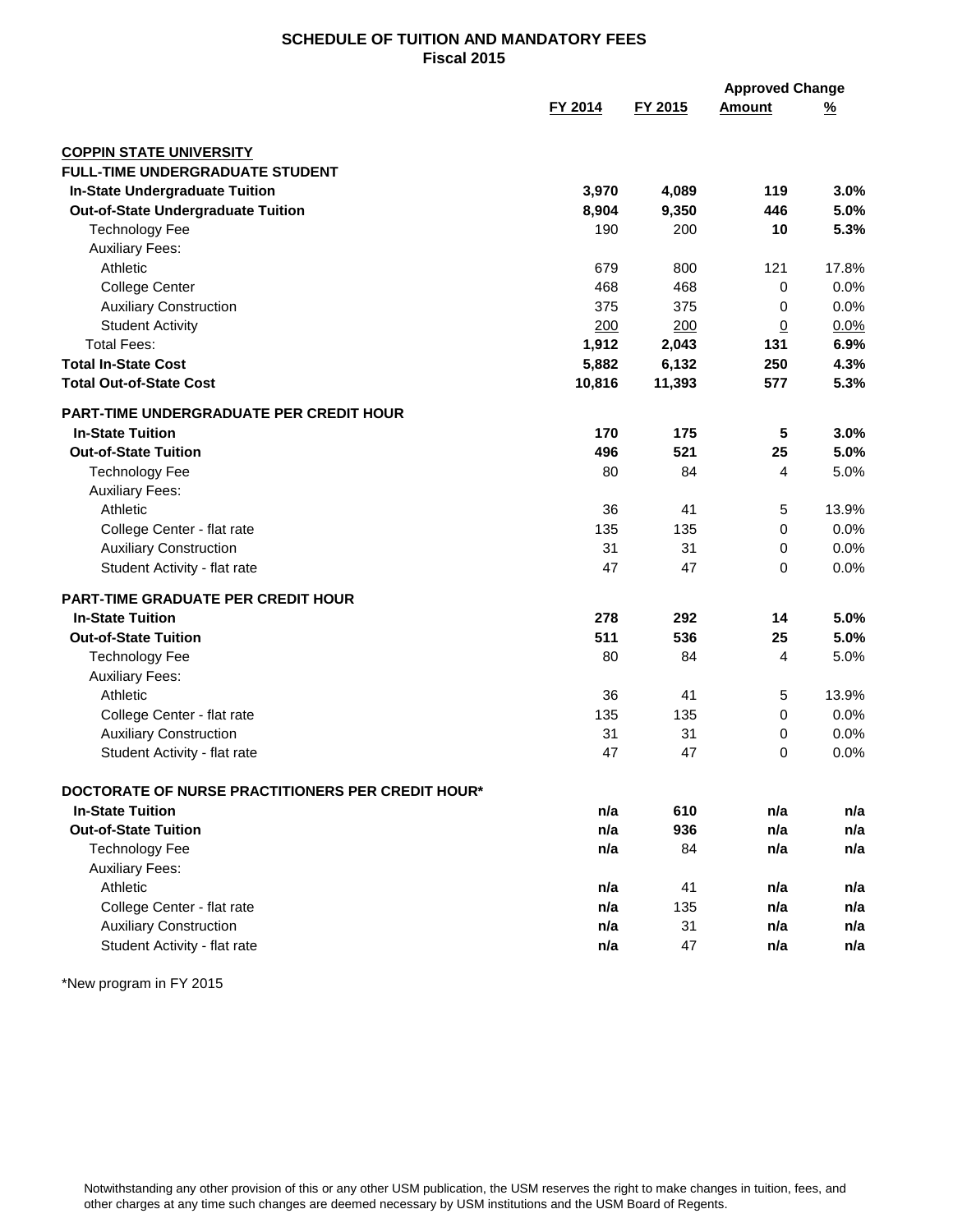| FY 2015<br>FY 2014<br><b>Amount</b><br><u>%</u><br><b>UNIVERSITY OF BALTIMORE</b><br><b>FULL-TIME UNDERGRADUATE STUDENT</b><br><b>In-State Undergraduate Tuition</b><br>5,992<br>6,172<br>180<br>3.0%<br>Out-of-State Undergraduate Tuition<br>16,550<br>17,046<br>496<br>3.0%<br><b>Technology Fee</b><br>144<br>0.0%<br>144<br>0<br><b>Auxiliary Fees:</b><br><b>Auxiliary Construction</b><br>72<br>72<br>0.0%<br>0<br>546<br><b>Auxiliary Operation</b><br>546<br>0.0%<br>0<br><b>Student Center Fee</b><br>814<br>814<br>0.0%<br>0 |
|-----------------------------------------------------------------------------------------------------------------------------------------------------------------------------------------------------------------------------------------------------------------------------------------------------------------------------------------------------------------------------------------------------------------------------------------------------------------------------------------------------------------------------------------|
|                                                                                                                                                                                                                                                                                                                                                                                                                                                                                                                                         |
|                                                                                                                                                                                                                                                                                                                                                                                                                                                                                                                                         |
|                                                                                                                                                                                                                                                                                                                                                                                                                                                                                                                                         |
|                                                                                                                                                                                                                                                                                                                                                                                                                                                                                                                                         |
|                                                                                                                                                                                                                                                                                                                                                                                                                                                                                                                                         |
|                                                                                                                                                                                                                                                                                                                                                                                                                                                                                                                                         |
|                                                                                                                                                                                                                                                                                                                                                                                                                                                                                                                                         |
|                                                                                                                                                                                                                                                                                                                                                                                                                                                                                                                                         |
|                                                                                                                                                                                                                                                                                                                                                                                                                                                                                                                                         |
|                                                                                                                                                                                                                                                                                                                                                                                                                                                                                                                                         |
| <b>Student Services Fee</b><br>220<br>220<br>0.0%<br>0                                                                                                                                                                                                                                                                                                                                                                                                                                                                                  |
| <b>Student Government Association</b><br>50<br>0.0%<br>50<br>0                                                                                                                                                                                                                                                                                                                                                                                                                                                                          |
| <b>Total Fees:</b><br>1,846<br>1,846<br>$\mathbf 0$<br>0.0%                                                                                                                                                                                                                                                                                                                                                                                                                                                                             |
| <b>Total In-State Cost</b><br>7,838<br>8,018<br>180<br>2.3%                                                                                                                                                                                                                                                                                                                                                                                                                                                                             |
| <b>Total Out-of-State Cost</b><br>18,396<br>496<br>2.7%<br>18,892                                                                                                                                                                                                                                                                                                                                                                                                                                                                       |
|                                                                                                                                                                                                                                                                                                                                                                                                                                                                                                                                         |
| <b>PART-TIME UNDERGRADUATE PER CREDIT HOUR</b>                                                                                                                                                                                                                                                                                                                                                                                                                                                                                          |
| <b>In-State Tuition</b><br>274<br>282<br>8<br>2.9%                                                                                                                                                                                                                                                                                                                                                                                                                                                                                      |
| 864<br><b>Out-of-State Tuition</b><br>890<br>26<br>3.0%                                                                                                                                                                                                                                                                                                                                                                                                                                                                                 |
| Technology Fee - credit hour<br>6<br>6<br>0.0%<br>0                                                                                                                                                                                                                                                                                                                                                                                                                                                                                     |
| <b>Auxiliary Fees:</b>                                                                                                                                                                                                                                                                                                                                                                                                                                                                                                                  |
| <b>Auxiliary Construction</b><br>3<br>3<br>0.0%<br>0                                                                                                                                                                                                                                                                                                                                                                                                                                                                                    |
| <b>Auxiliary Operation</b><br>23<br>0.0%<br>23<br>0                                                                                                                                                                                                                                                                                                                                                                                                                                                                                     |
| <b>Student Center Fee</b><br>34<br>34<br>0.0%<br>0                                                                                                                                                                                                                                                                                                                                                                                                                                                                                      |
| <b>Student Services Fee</b><br>9<br>9<br>0.0%<br>0                                                                                                                                                                                                                                                                                                                                                                                                                                                                                      |
| Student Government Association - flat rate<br>50<br>50<br>$\Omega$<br>0.0%                                                                                                                                                                                                                                                                                                                                                                                                                                                              |
| PART-TIME UNDERGRADUATE PER CREDIT HOUR (WEB INSTRUCTION)                                                                                                                                                                                                                                                                                                                                                                                                                                                                               |
| <b>In-State Tuition</b><br>315<br>323<br>2.5%<br>8                                                                                                                                                                                                                                                                                                                                                                                                                                                                                      |
| 928<br>954<br><b>Out-of-State Tuition</b><br>2.8%<br>26                                                                                                                                                                                                                                                                                                                                                                                                                                                                                 |
| Technology Fee - credit hour<br>6<br>6<br>0.0%<br>0                                                                                                                                                                                                                                                                                                                                                                                                                                                                                     |
| <b>Auxiliary Fees:</b>                                                                                                                                                                                                                                                                                                                                                                                                                                                                                                                  |
| <b>Auxiliary Construction</b><br>3<br>3<br>0<br>0.0%                                                                                                                                                                                                                                                                                                                                                                                                                                                                                    |
| 23<br>23<br><b>Auxiliary Operation</b><br>0.0%<br>0                                                                                                                                                                                                                                                                                                                                                                                                                                                                                     |
| <b>Student Center Fee</b><br>34<br>0<br>0.0%<br>34                                                                                                                                                                                                                                                                                                                                                                                                                                                                                      |
| <b>Student Services Fee</b><br>9<br>9<br>0.0%<br>0                                                                                                                                                                                                                                                                                                                                                                                                                                                                                      |
| 0.0%<br>Student Government Association - flat rate<br>50<br>50<br>0                                                                                                                                                                                                                                                                                                                                                                                                                                                                     |
| <b>FULL-TIME LAW STUDENT (J.D.)</b>                                                                                                                                                                                                                                                                                                                                                                                                                                                                                                     |
| In-State FT Law Tuition - J.D.<br>25,014<br>1,000<br>4.0%<br>26,014                                                                                                                                                                                                                                                                                                                                                                                                                                                                     |
| 1,506<br>Out-of-State FT Law Tuition - J.D.<br>37,668<br>39,174<br>4.0%                                                                                                                                                                                                                                                                                                                                                                                                                                                                 |
| 144<br>144<br>0.0%<br><b>Technology Fee</b><br>0                                                                                                                                                                                                                                                                                                                                                                                                                                                                                        |
| <b>Auxiliary Fees:</b>                                                                                                                                                                                                                                                                                                                                                                                                                                                                                                                  |
| <b>Auxiliary Construction</b><br>0.0%<br>72<br>72<br>0                                                                                                                                                                                                                                                                                                                                                                                                                                                                                  |
| 546<br><b>Auxiliary Operation</b><br>546<br>0.0%<br>0                                                                                                                                                                                                                                                                                                                                                                                                                                                                                   |
| <b>Student Center Fee</b><br>814<br>814<br>0.0%<br>0                                                                                                                                                                                                                                                                                                                                                                                                                                                                                    |
| <b>Student Services Fee</b><br>220<br>220<br>0.0%<br>0                                                                                                                                                                                                                                                                                                                                                                                                                                                                                  |
| <b>Student Bar Association</b><br>0.0%<br>74<br>$\overline{74}$                                                                                                                                                                                                                                                                                                                                                                                                                                                                         |
| $\overline{0}$<br>1,870<br><b>Total Fees:</b><br>1,870<br>$\mathbf 0$<br>0.0%                                                                                                                                                                                                                                                                                                                                                                                                                                                           |
| Total In-State FT Law - J.D.<br>26,884<br>27,884<br>3.7%<br>1,000                                                                                                                                                                                                                                                                                                                                                                                                                                                                       |
| Total Out-of-State FT Law - J.D.<br>39,538<br>41,044<br>1,506<br>3.8%                                                                                                                                                                                                                                                                                                                                                                                                                                                                   |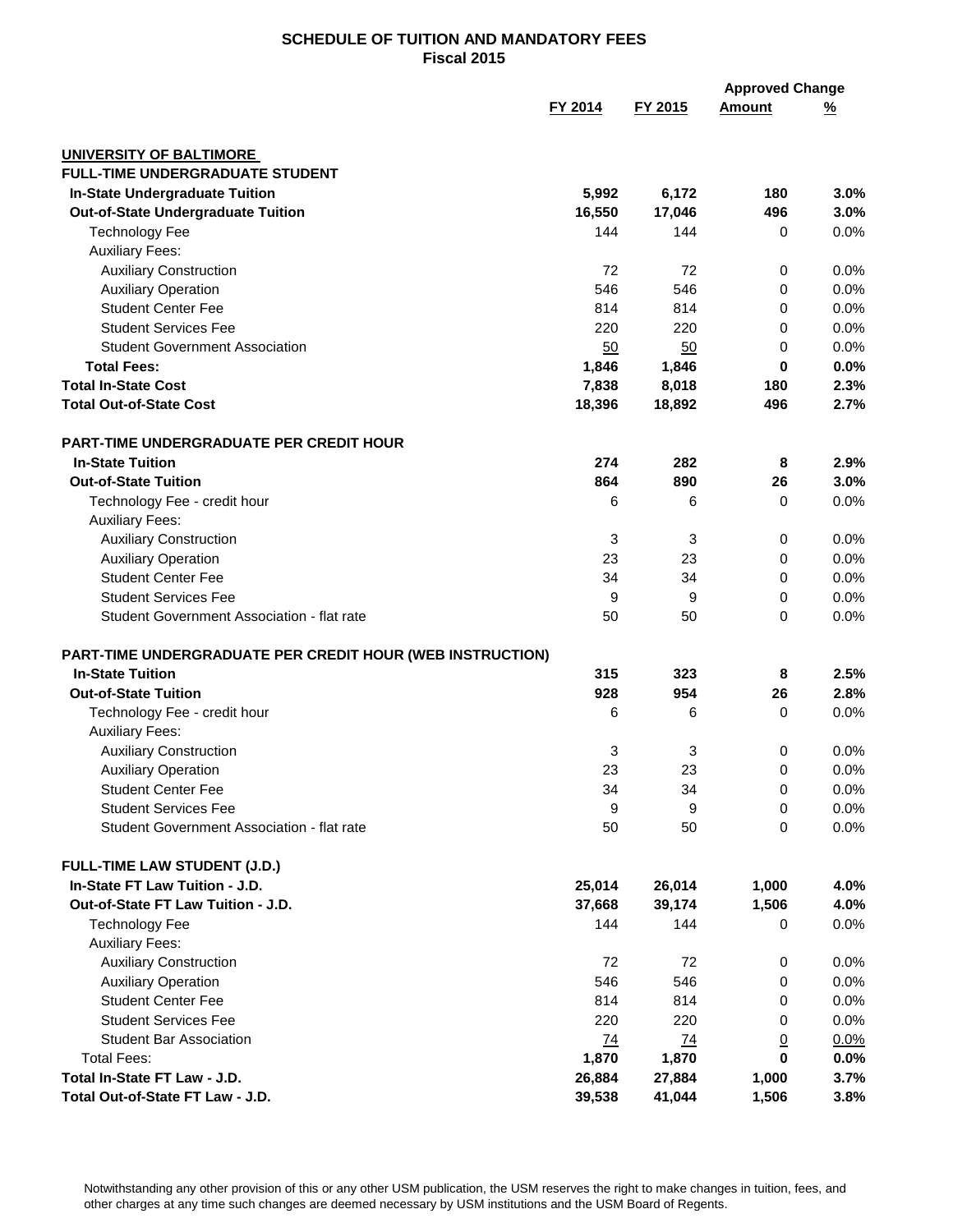|                                                      |         |         | <b>Approved Change</b> |          |
|------------------------------------------------------|---------|---------|------------------------|----------|
|                                                      | FY 2014 | FY 2015 | <b>Amount</b>          | <u>%</u> |
| FULL-TIME LAW STUDENT (LL.M. - US)                   |         |         |                        |          |
| In-State FT Law Tuition - LL.M. - US                 | 18,130  | 18,130  | $\mathbf 0$            | 0.0%     |
| Out-of-State FT Law Tuition - LL.M. - US             | 18,130  | 18,130  | $\pmb{0}$              | 0.0%     |
| <b>Technology Fee</b>                                | 144     | 144     | $\mathbf 0$            | 0.0%     |
| <b>Auxiliary Fees:</b>                               |         |         |                        |          |
| <b>Auxiliary Construction</b>                        | 72      | 72      | 0                      | 0.0%     |
| <b>Auxiliary Operation</b>                           | 546     | 546     | 0                      | 0.0%     |
| <b>Student Center Fee</b>                            | 814     | 814     | 0                      | 0.0%     |
| <b>Student Services Fee</b>                          | 220     | 220     | 0                      | 0.0%     |
| <b>Student Bar Association</b>                       | 74      | 74      | $\overline{0}$         | 0.0%     |
| <b>Total Fees:</b>                                   | 1,870   | 1,870   | $\mathbf 0$            | 0.0%     |
| Total In-State FT Law - LL.M. - US                   | 20,000  | 20,000  | $\mathbf 0$            | 0.0%     |
| Total Out-of-State FT Law - LL.M. - US               | 20,000  | 20,000  | 0                      | 0.0%     |
| PART-TIME LAW PER CREDIT HOUR                        |         |         |                        |          |
| J.D. In-State                                        | 1,036   | 1,077   | 41                     | 4.0%     |
| J.D. Out-of-State                                    | 1,473   | 1,532   | 59                     | 4.0%     |
| LL.M. US In-State                                    | 610     | 610     | $\mathbf 0$            | 0.0%     |
| LL.M. US Out-of-State                                | 610     | 610     | 0                      | 0.0%     |
| LL.M. Tax In-State                                   | 1,163   | 1,210   | 47                     | 4.0%     |
| LL.M. Tax Out-of-State                               | 1,656   | 1,722   | 66                     | 4.0%     |
| <b>Technology Fee</b>                                | 6       | 6       | $\mathbf 0$            | 0.0%     |
| <b>Auxiliary Fees:</b>                               |         |         |                        |          |
| <b>Auxiliary Construction</b>                        | 3       | 3       | 0                      | 0.0%     |
| <b>Auxiliary Operation</b>                           | 23      | 23      | 0                      | 0.0%     |
| <b>Student Center Fee</b>                            | 34      | 34      | $\Omega$               | 0.0%     |
| <b>Student Services Fee</b>                          | 9       | 9       | 0                      | 0.0%     |
| Student Bar Association - flat rate                  | 74      | 74      | $\Omega$               | 0.0%     |
|                                                      |         |         |                        |          |
| <b>PART-TIME GRADUATE PER CREDIT HOUR</b>            |         |         |                        |          |
| <b>In-State (Business)</b>                           | 671     | 705     | 34                     | 5.0%     |
| <b>Out-of-State (Business)</b>                       | 936     | 983     | 47                     | 5.0%     |
| <b>Technology Fee</b>                                | 6       | 6       | 0                      | 0.0%     |
| <b>Auxiliary Fees:</b>                               |         |         |                        |          |
| <b>Auxiliary Construction</b>                        | 3       | 3       | 0                      | 0.0%     |
| <b>Auxiliary Operation</b>                           | 23      | 23      | $\mathbf 0$            | 0.0%     |
| <b>Student Center Fee</b>                            | 34      | 34      | 0                      | 0.0%     |
| <b>Student Services Fee</b>                          | 9       | 9       | $\mathbf 0$            | 0.0%     |
| Student Government Association - flat rate           | 50      | 50      | $\mathbf 0$            | 0.0%     |
| PART-TIME GRADUATE PER CREDIT HOUR (WEB INSTRUCTION) |         |         |                        |          |
| In-State (Business)                                  | 721     | 755     | 34                     | 4.7%     |
| <b>Out-of-State (Business)</b>                       | 986     | 1,033   | 47                     | 4.8%     |
| <b>Technology Fee</b>                                | 6       | 6       | 0                      | 0.0%     |
| <b>Auxiliary Fees:</b>                               |         |         |                        |          |
| <b>Auxiliary Construction</b>                        | 3       | 3       | 0                      | 0.0%     |
| <b>Auxiliary Operation</b>                           | 23      | 23      | 0                      | 0.0%     |
| <b>Student Center Fee</b>                            | 34      | 34      | 0                      | 0.0%     |
| <b>Student Services Fee</b>                          | 9       | 9       | 0                      | 0.0%     |
| Student Government Association - flat rate           | 50      | 50      | 0                      | $0.0\%$  |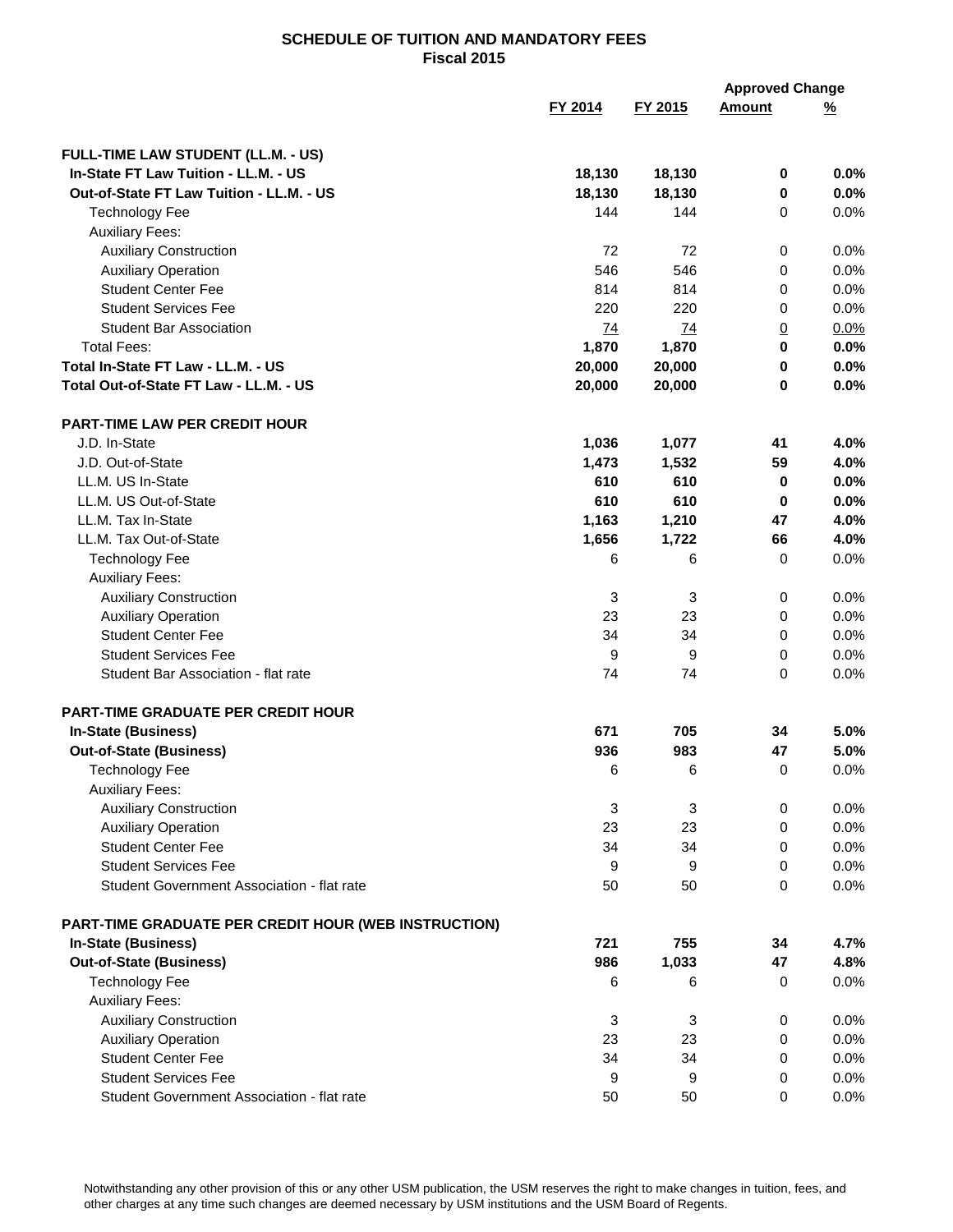|                                                          |         |         | <b>Approved Change</b> |              |
|----------------------------------------------------------|---------|---------|------------------------|--------------|
|                                                          | FY 2014 | FY 2015 | <b>Amount</b>          | <u>%</u>     |
|                                                          |         |         |                        |              |
| <b>PART-TIME GRADUATE PER CREDIT HOUR</b>                |         |         |                        |              |
| In-State (Arts & Sciences)                               | 643     | 675     | 32                     | 5.0%         |
| Out-of-State (Arts & Sciences)                           | 932     | 979     | 47                     | 5.0%         |
| <b>Technology Fee</b>                                    | 6       | 6       | 0                      | 0.0%         |
| <b>Auxiliary Fees:</b>                                   |         |         |                        |              |
| <b>Auxiliary Construction</b>                            | 3       | 3       | 0                      | 0.0%         |
| <b>Auxiliary Operation</b>                               | 23      | 23      | 0                      | 0.0%         |
| <b>Student Center Fee</b><br><b>Student Services Fee</b> | 34      | 34      | 0                      | 0.0%<br>0.0% |
| Student Government Association - flat rate               | 9<br>50 | 9<br>50 | 0<br>$\Omega$          | 0.0%         |
|                                                          |         |         |                        |              |
| PART-TIME GRADUATE PER CREDIT HOUR (WEB INSTRUCTION)     |         |         |                        |              |
| In-State (Arts & Sciences)                               | 753     | 785     | 32                     | 4.2%         |
| Out-of-State (Arts & Sciences)                           | 1,035   | 1,082   | 47                     | 4.5%         |
| <b>Technology Fee</b>                                    | 6       | 6       | 0                      | 0.0%         |
| <b>Auxiliary Fees:</b>                                   |         |         |                        |              |
| <b>Auxiliary Construction</b>                            | 3       | 3       | 0                      | 0.0%         |
| <b>Auxiliary Operation</b>                               | 23      | 23      | 0                      | 0.0%         |
| <b>Student Center Fee</b>                                | 34      | 34      | $\mathbf 0$            | 0.0%         |
| <b>Student Services Fee</b>                              | 9       | 9       | $\mathbf 0$            | 0.0%         |
| Student Government Association - flat rate               | 50      | 50      | $\Omega$               | 0.0%         |
| <b>PART-TIME GRADUATE PER CREDIT HOUR</b>                |         |         |                        |              |
| In-State (Public Affairs)                                | 643     | 675     | 32                     | 5.0%         |
| <b>Out-of-State (Public Affairs)</b>                     | 932     | 979     | 47                     | 5.0%         |
| <b>Technology Fee</b>                                    | 6       | 6       | 0                      | 0.0%         |
| <b>Auxiliary Fees:</b>                                   |         |         |                        |              |
| <b>Auxiliary Construction</b>                            | 3       | 3       | 0                      | 0.0%         |
| <b>Auxiliary Operation</b>                               | 23      | 23      | 0                      | 0.0%         |
| <b>Student Center Fee</b>                                | 34      | 34      | 0                      | 0.0%         |
| <b>Student Services Fee</b>                              | 9       | 9       | 0                      | 0.0%         |
| Student Government Association - flat rate               | 50      | 50      | 0                      | 0.0%         |
| PART-TIME GRADUATE PER CREDIT HOUR (WEB INSTRUCTION)     |         |         |                        |              |
| In-State (Public Affairs)                                | 753     | 785     | 32                     | 4.2%         |
| <b>Out-of-State (Public Affairs)</b>                     | 1,035   | 1,082   | 47                     | 4.5%         |
| <b>Technology Fee</b>                                    | 6       | 6       | 0                      | 0.0%         |
| <b>Auxiliary Fees:</b>                                   |         |         |                        |              |
| <b>Auxiliary Construction</b>                            | 3       | 3       | 0                      | 0.0%         |
| <b>Auxiliary Operation</b>                               | 23      | 23      | 0                      | 0.0%         |
| <b>Student Center Fee</b>                                | 34      | 34      | 0                      | 0.0%         |
| <b>Student Services Fee</b>                              | 9       | 9       | 0                      | 0.0%         |
| Student Government Association - flat rate               | 50      | 50      | 0                      | 0.0%         |
| DOCTORAL PER CREDIT HOUR (800+ level only)               |         |         |                        |              |
| In-State (Arts & Sciences)                               | 846     | 888     | 42                     | 5.0%         |
| Out-of-State (Arts & Sciences)                           | 1,393   | 1,463   | 70                     | 5.0%         |
| <b>Technology Fee</b>                                    | 6       | 6       | 0                      | 0.0%         |
| <b>Auxiliary Fees:</b>                                   |         |         |                        |              |
| <b>Auxiliary Construction</b>                            | 3       | 3       | $\mathbf 0$            | 0.0%         |
| <b>Auxiliary Operation</b>                               | 23      | 23      | 0                      | 0.0%         |
| <b>Student Center Fee</b>                                | 34      | 34      | 0                      | 0.0%         |
| <b>Student Services Fee</b>                              | 9       | 9       | 0                      | 0.0%         |
| Student Government Association - flat rate               | 50      | 50      | 0                      | $0.0\%$      |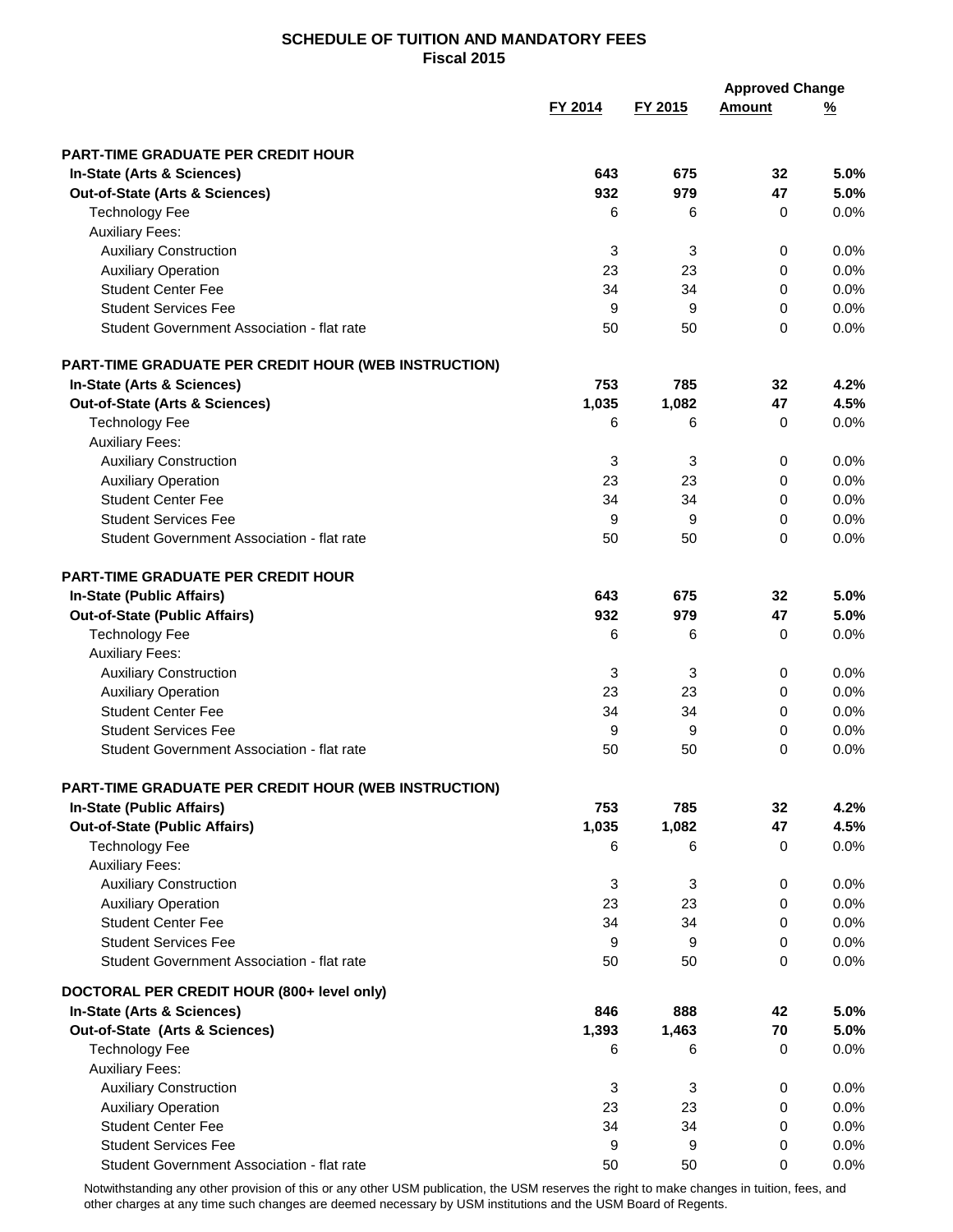|                                                                   |                |                |                | <b>Approved Change</b> |
|-------------------------------------------------------------------|----------------|----------------|----------------|------------------------|
|                                                                   | FY 2014        | FY 2015        | <b>Amount</b>  | <u>%</u>               |
| DOCTORAL PER CREDIT HOUR (800+ level only)                        |                |                |                |                        |
| <b>In-State (Public Affairs)</b>                                  | 846            | 888            | 42             | 5.0%                   |
| Out-of-State (Public Affairs)                                     | 1,393          | 1,463          | 70             | 5.0%                   |
| <b>Technology Fee</b>                                             | 6              | 6              | 0              | 0.0%                   |
| <b>Auxiliary Fees:</b>                                            |                |                |                |                        |
| <b>Auxiliary Construction</b>                                     | 3              | 3              | 0              | 0.0%                   |
| <b>Auxiliary Operation</b>                                        | 23             | 23             | 0              | 0.0%                   |
| <b>Student Center Fee</b>                                         | 34             | 34             | 0              | 0.0%                   |
| <b>Student Services Fee</b>                                       | 9              | 9              | 0              | 0.0%                   |
| Student Government Association - flat rate                        | 50             | 50             | 0              | 0.0%                   |
| <b>SALISBURY UNIVERSITY</b>                                       |                |                |                |                        |
| <b>FULL-TIME UNDERGRADUATE STUDENT</b>                            |                |                |                |                        |
| <b>In-State Undergraduate Tuition</b>                             | 5,912          | 6,268          | 356            | 6.0%                   |
| <b>Out-of-State Undergraduate Tuition</b>                         | 14,258         | 14,614         | 356            | 2.5%                   |
| <b>Technology Fee</b>                                             | 202            | 208            | 6              | 3.0%                   |
| <b>Auxiliary Fees:</b>                                            |                |                |                |                        |
| Athletic                                                          | 664            | 684            | 20             | 3.0%                   |
| <b>Student Recreation Fee</b>                                     | 58             | 60             | $\overline{c}$ | 3.4%                   |
| <b>Facilities Use</b>                                             | 910            | 944            | 34             | 3.7%                   |
| <b>Student Union Operation</b>                                    | 270            | 280            | 10             | 3.7%                   |
| <b>Student Activity Fee</b>                                       | 112            | 112            | $\mathbf 0$    | 0.0%                   |
| Sustainability Fee*                                               | n/a            | $\overline{4}$ | n/a            | n/a                    |
| <b>Total Fees:</b>                                                | 2,216          | 2,292          | 76             | 3.4%                   |
| <b>Total In-State Cost</b>                                        | 8,128          | 8,560          | 432            | 5.3%                   |
| <b>Total Out-of-State Cost</b>                                    | 16,474         | 16,906         | 432            | 2.6%                   |
| <b>PART-TIME UNDERGRADUATE PER CREDIT HOUR</b>                    |                |                |                |                        |
| <b>In-State Tuition</b>                                           | 244            | 258            | 14             | 5.7%                   |
| <b>Out-of-State Tuition</b>                                       | 591            | 605            | 14             | 2.4%                   |
| <b>Technology Fee</b>                                             | 7              | 7              | 0              | 0.0%                   |
| <b>Auxiliary Fees:</b>                                            |                |                |                |                        |
| Athletic                                                          | 22             | 23             | $\mathbf{1}$   | 4.5%                   |
| <b>Student Recreation Fee</b>                                     | 2              | 2              | 0              | 0.0%                   |
| <b>Facilities Use</b>                                             | 30             | 31             | 1              | 3.3%                   |
| <b>Student Union Operation</b>                                    | 9              | 9              | 0              | 0.0%                   |
| <b>Student Activity Fee</b>                                       | $\overline{4}$ | 4              | $\mathbf 0$    | 0.0%                   |
| PART-TIME GRADUATE (excluding Nursing, EdD & GIS) PER CREDIT HOUR |                |                |                |                        |
| <b>In-State Tuition</b>                                           | 342            | 358            | 16             | 4.7%                   |
| <b>Out-of-State Tuition</b>                                       | 631            | 647            | 16             | 2.5%                   |
| <b>Technology Fee</b>                                             | 7              | 7              | 0              | 0.0%                   |
| <b>Auxiliary Fees:</b>                                            |                |                |                |                        |
| Athletic                                                          | 22             | 23             | 1              | 4.5%                   |
| <b>Student Recreation Fee</b>                                     | 2              | $\overline{c}$ | 0              | 0.0%                   |
| <b>Facilities Use</b>                                             | 30             | 31             | 1              | 3.3%                   |
| <b>Student Union Operation</b>                                    | 9              | 9              | 0              | 0.0%                   |
| <b>Student Activity Fee</b>                                       | 6              | 6              | 0              | 0.0%                   |

\*New fee in FY 2015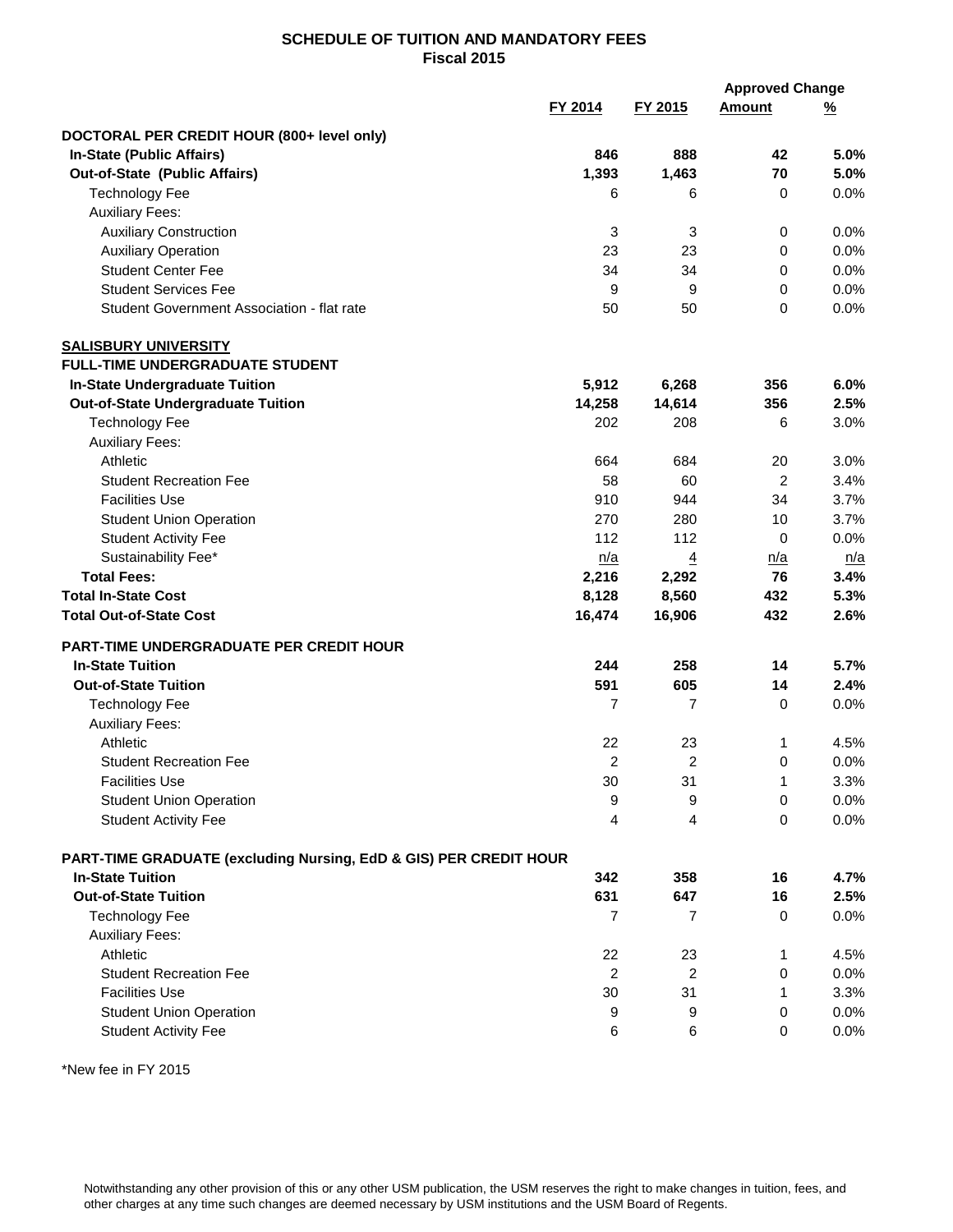|                                                               |                |                | <b>Approved Change</b> |               |
|---------------------------------------------------------------|----------------|----------------|------------------------|---------------|
|                                                               | FY 2014        | FY 2015        | <b>Amount</b>          | $\frac{9}{6}$ |
| DNP AND GRADUATE NURSING PER CREDIT HOUR                      |                |                |                        |               |
| <b>In-State Tuition</b>                                       | 596            | 608            | 12                     | 2.0%          |
| <b>Out-of-State Tuition</b>                                   | 757            | 772            | 15                     | 2.0%          |
| <b>Technology Fee</b>                                         | $\overline{7}$ | $\overline{7}$ | $\mathbf 0$            | 0.0%          |
| <b>Auxiliary Fees:</b>                                        |                |                |                        |               |
| Athletic                                                      | 22             | 23             | 1                      | 4.5%          |
| <b>Student Recreation Fee</b>                                 | $\overline{c}$ | $\overline{2}$ | 0                      | 0.0%          |
| <b>Facilities Use</b>                                         | 30             | 31             | $\mathbf{1}$           | 3.3%          |
|                                                               | 9              |                | 0                      | 0.0%          |
| <b>Student Union Operation</b><br><b>Student Activity Fee</b> | 6              | 9<br>6         | 0                      | 0.0%          |
|                                                               |                |                |                        |               |
| <b>EdD PER CREDIT HOUR**</b>                                  |                |                |                        |               |
| <b>In-State Tuition</b>                                       | n/a            | 525            | n/a                    | n/a           |
| <b>Out-of-State Tuition</b>                                   | n/a            | 925            | n/a                    | n/a           |
| <b>Technology Fee</b>                                         | n/a            | $\overline{7}$ | n/a                    | n/a           |
| <b>Auxiliary Fees:</b>                                        |                |                |                        |               |
| Athletic                                                      | n/a            | 23             | n/a                    | n/a           |
| <b>Student Recreation Fee</b>                                 | n/a            | $\overline{c}$ | n/a                    | n/a           |
| <b>Facilities Use</b>                                         | n/a            | 31             | n/a                    | n/a           |
| <b>Student Union Operation</b>                                | n/a            | 9              | n/a                    | n/a           |
| <b>Student Activity Fee</b>                                   | n/a            | 6              | n/a                    | n/a           |
| <b>MS GISM PER CREDIT HOUR***</b>                             |                |                |                        |               |
| <b>In-State Tuition</b>                                       | n/a            | 550            | n/a                    | n/a           |
| <b>Out-of-State Tuition</b>                                   | n/a            | 550            | n/a                    | n/a           |
| <b>Technology Fee</b>                                         | n/a            | $\overline{7}$ | n/a                    | n/a           |
| <b>Auxiliary Fees:</b>                                        |                |                |                        |               |
| Athletic                                                      | n/a            | 23             | n/a                    | n/a           |
| <b>Student Recreation Fee</b>                                 | n/a            | $\overline{2}$ | n/a                    | n/a           |
| <b>Facilities Use</b>                                         | n/a            | 31             | n/a                    | n/a           |
|                                                               |                |                |                        |               |
| <b>Student Union Operation</b>                                | n/a            | 9              | n/a                    | n/a           |
| <b>Student Activity Fee</b>                                   | n/a            | 6              | n/a                    | n/a           |
| New program in FY 2015                                        |                |                |                        |               |
| *** New tuition rate in FY 2015                               |                |                |                        |               |
| UNIVERSITY OF MARYLAND UNIVERSITY COLLEGE                     |                |                |                        |               |
| <b>UNDERGRADUATE PER CREDIT HOUR CHARGES</b>                  |                |                |                        |               |
| <b>In-State Tuition</b>                                       | 258            | 266            | 8                      | 3.0%          |
| <b>Out-of-State Tuition</b>                                   | 499            | 499            | 0                      | 0.0%          |
| Technology Fee - per credit                                   | 15             | 15             | 0                      | 0.0%          |
| UNDERGRADUATE FULL TIME RATE                                  |                |                |                        |               |
| <b>In-State Tuition</b>                                       | 6,192          | 6,384          | 192                    | 3.0%          |
| <b>Out-of-State Tuition</b>                                   | 11,976         | 11,976         | 0                      | 0.0%          |
| Technology Fee - per credit                                   | 15             | 15             | 0                      | 0.0%          |
| UNDERGRADUATE MILITARY PER CREDIT HOUR                        | 250            | 250            | 0                      | 0.0%          |
| <b>GRADUATE PER CREDIT HOUR CHARGES</b>                       |                |                |                        |               |
| <b>In-State Tuition</b>                                       | 458            | 458            | 0                      | 0.0%          |
| <b>Out-of-State Tuition</b>                                   | 659            | 659            | 0                      | 0.0%          |
| Technology Fee - per credit                                   | 15             | 15             | 0                      | 0.0%          |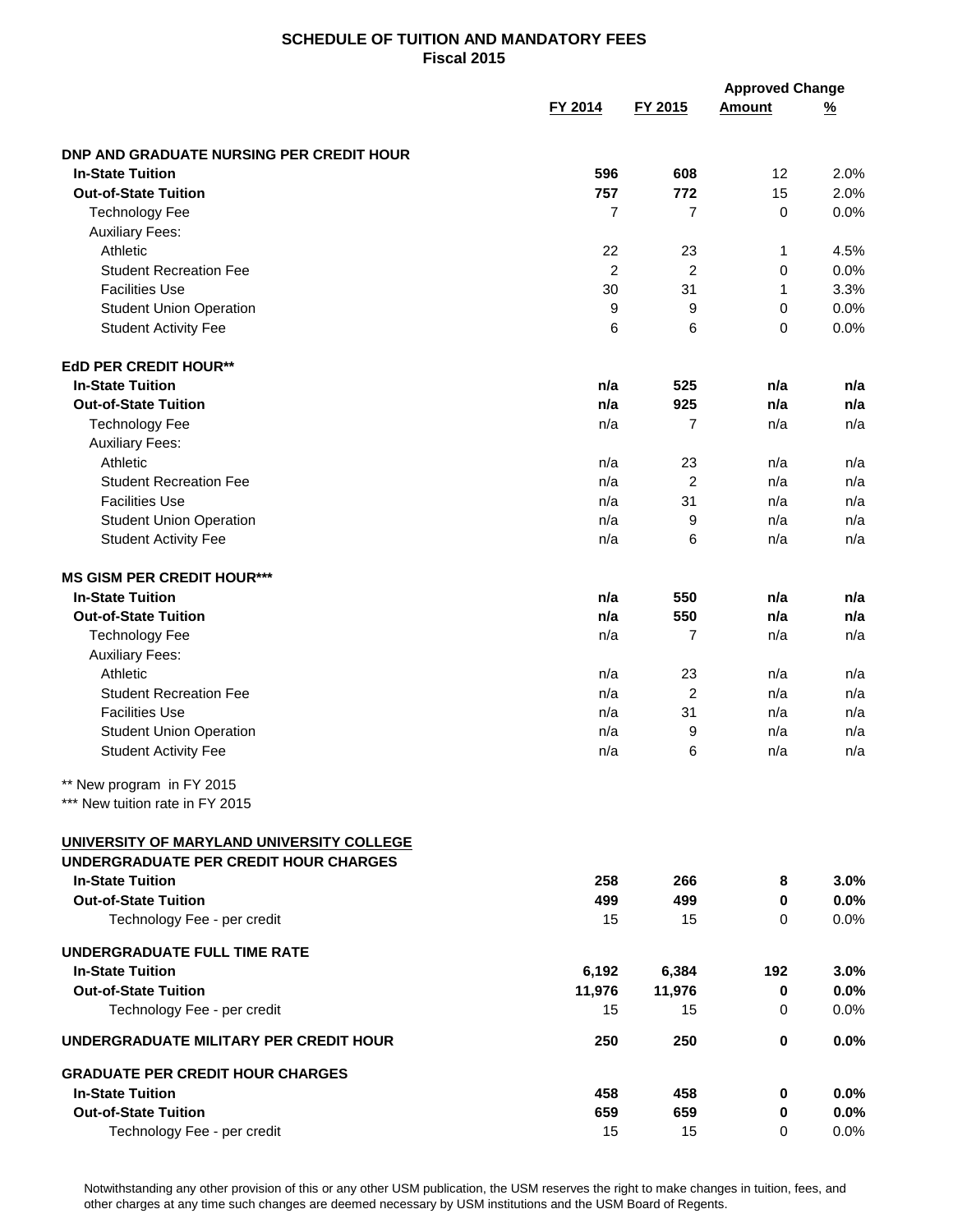|                                                | FY 2014        | FY 2015        | <b>Amount</b>  | <u>%</u> |
|------------------------------------------------|----------------|----------------|----------------|----------|
| <b>MBA</b>                                     | 694            | 694            | 0              | 0.0%     |
| <b>M.S. CYBERSECURITY</b>                      | 694            | 694            | 0              | 0.0%     |
| <b>M.S. CYBERSECURITY POLICY</b>               | 694            | 694            | 0              | 0.0%     |
| <b>M.S. DATA ANALYTICS</b>                     | 694            | 694            | 0              | 0.0%     |
| <b>DOCTOR OF MANAGEMENT (DM)</b>               | 1,087          | 1,087          | $\pmb{0}$      | 0.0%     |
| <b>EXECUTIVE GRADUATE RATES (XMBA)</b>         | 1,181          | 1,181          | $\mathbf 0$    | 0.0%     |
| UNIVERSITY OF MARYLAND, BALTIMORE COUNTY       |                |                |                |          |
| <b>FULL-TIME UNDERGRADUATE STUDENT</b>         |                |                |                |          |
| <b>In-State Undergraduate Tuition</b>          | 7,298          | 7,518          | 220            | 3.0%     |
| <b>Out-of-State Undergraduate Tuition</b>      | 18,872         | 19,816         | 944            | 5.0%     |
| <b>Technology Fee</b>                          | 266            | 280            | 14             | 5.3%     |
| <b>Auxiliary Fees:</b>                         |                |                |                |          |
| Athletic & Recreation                          | 908            | 974            | 66             | 7.3%     |
| Transportation                                 | 418            | 418            | $\mathbf 0$    | 0.0%     |
| <b>Auxiliary Facilities</b>                    | 494            | 500            | 6              | 1.2%     |
| <b>University Commons</b>                      | 586            | 596            | 10             | 1.7%     |
| <b>Student Activities</b>                      | 98             | 98             | $\mathbf 0$    | 0.0%     |
| <b>Total Fees:</b>                             | 2,770          | 2,866          | 96             | 3.5%     |
| <b>Total In-State Cost</b>                     | 10,068         | 10,384         | 316            | 3.1%     |
| <b>Total Out-of-State Cost</b>                 | 21,642         | 22,682         | 1,040          | 4.8%     |
| <b>PART-TIME UNDERGRADUATE PER CREDIT HOUR</b> |                |                |                |          |
| In-State Tuition                               | 304            | 313            | 9              | 3.0%     |
| Out-of-State Tuition                           | 784            | 823            | 39             | 5.0%     |
| <b>Technology Fee</b>                          | 13             | 14             | $\mathbf{1}$   | 7.7%     |
| <b>Auxiliary Fees:</b>                         |                |                |                |          |
| Athletic & Recreation*                         | 36             | 38             | $\overline{2}$ | 5.6%     |
| Transportation                                 | 21             | 21             | $\mathbf 0$    | 0.0%     |
| <b>Auxiliary Facilities</b>                    | 21             | 22             | 1              | 4.8%     |
| <b>University Commons</b>                      | 27             | 27             | 0              | 0.0%     |
| <b>Student Activity</b>                        | $\overline{5}$ | $\overline{5}$ | 0              | 0.0%     |
| <b>Total Fees:</b>                             | 123            | 127            | 4              | 3.3%     |
| <b>PART-TIME GRADUATE PER CREDIT HOUR</b>      |                |                |                |          |
| <b>In-State Tuition</b>                        | 530            | 557            | 27             | 5.1%     |
| <b>Out-of-State Tuition</b>                    | 878            | 922            | 44             | 5.0%     |
| <b>Technology Fee</b>                          | 12             | 13             | $\mathbf{1}$   | 8.3%     |
| <b>Auxiliary Fees:</b>                         |                |                |                |          |
| Athletic & Recreation*                         | 25             | 26             | 1              | 4.0%     |
| Graduate Program                               | 14             | 14             | 0              | 0.0%     |
| Transportation                                 | 21             | 21             | 0              | 0.0%     |
| <b>Auxiliary Facilities</b>                    | 21             | 22             | 1              | 4.8%     |
| <b>University Commons</b>                      | 26             | 26             | 0              | 0.0%     |
| <b>Total Fees:</b>                             | 119            | 122            | 3              | 2.5%     |

\*The increase in the Athletic & Recreation fee is partially due to a continuing priority effort on the part of the campus to build its athletic programs, both ICA and recreation, in response to student enrollment growth while continuing to reduce past deficits.